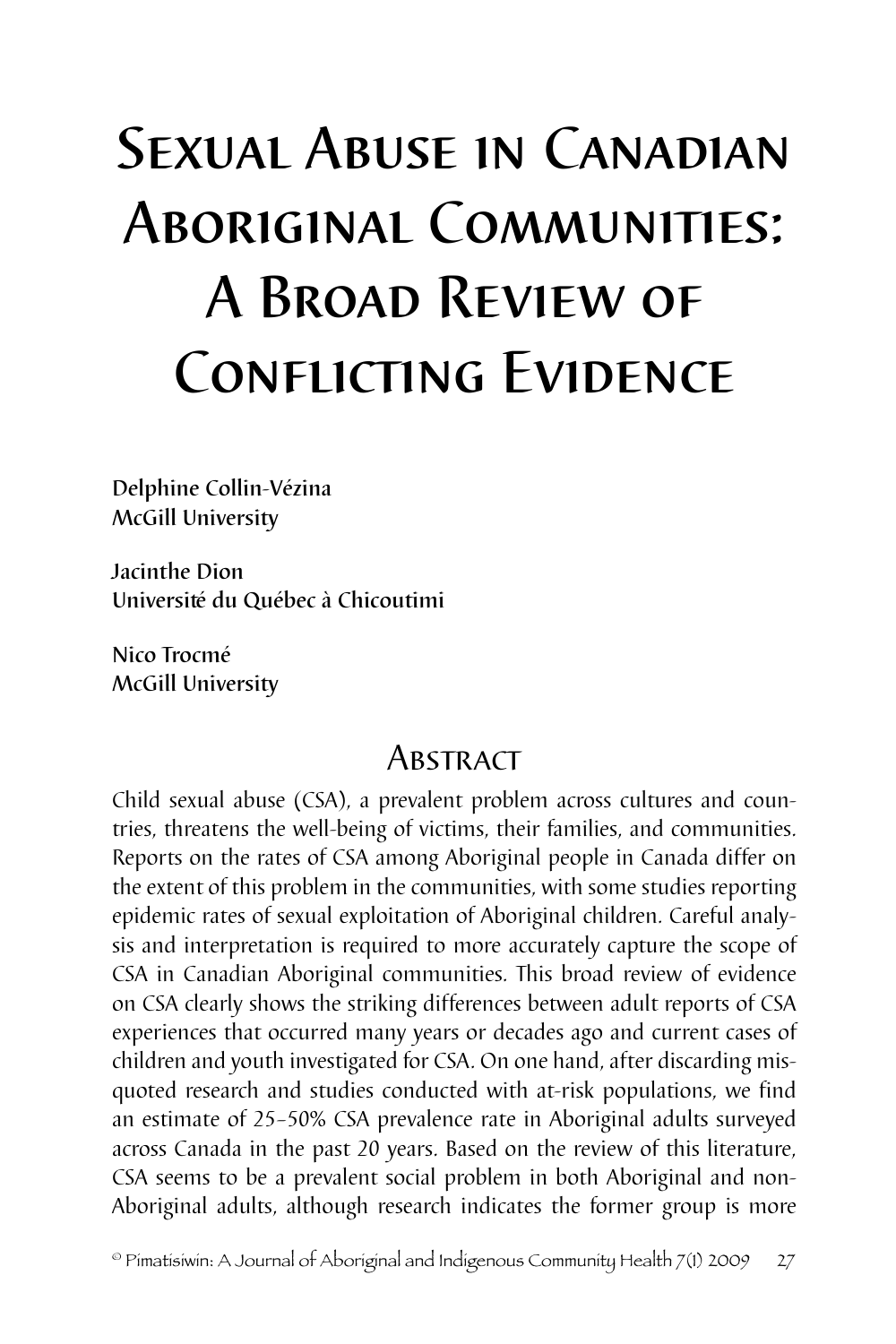at risk than the latter. On the other hand, recent cases investigated by the Canadian child protection services show CSA is a less common problem for Aboriginal children and youth (0.53 by 1000) than for their non-Aboriginal counterparts (0.62 by 1000). Given that most CSA cases, across all cultures, never come to the attention of the authorities, the striking difference between current CSA rates among children and youth and adult reports of CSA experiences raises several critical questions. Are Aboriginal children experiencing significantly lower rates of sexual abuse than their parents, or is sexual abuse being dramatically underreported both for Aboriginal and non-Aboriginal children? Exploring both sides of this problem increases our understanding of CSA in Aboriginal communities and brings critical new light to this social problem. Future directions for research are proposed to generate sound statistical data that will provide the basis for developing appropriate policies, legislation, and services for victims.

**Keywords**: child sexual abuse; Canadian Aboriginal communities; review, prevalence and incidence studies

# Introduction

Child sexual abuse (CSA) provokes reactions of indignation and incomprehensibility across all cultures. Although CSA is recognized as a serious violation of human well-being and of the law, no community has yet developed mechanisms that ensure none of their youth will be sexually abused. CSA is, sadly, an international problem (Finkelhor, 1994). While data from the 1998 and 2003 *Canadian Incidence Studies of Reported Child Abuse and Neglect* point to a decline in the number of cases investigated for CSA in recent years (Trocmé et al., 2005a; 2001), Canadian youth are still vulnerable to sexual victimization — some are identified by child protection authorities or the police while many others remain undetected. Since only 3–5% of CSA victims ever disclose to authorities (Finkelhor and Hotaling, 1984), our ability to accurately estimate the full scope of CSA is limited. It is particularly difficult to assess the scope of CSA in Canadian Aboriginal communities. Some studies conducted with Aboriginal adults have reported shockingly high rates of CSA, while the number of sexual abuse cases reported to child protection authorities is fairly low. Inconsistent reports of CSA in Aboriginal communities require careful analysis and interpretation. This paper reports on the available data sources to more accurately evaluate the scope of this devastating social problem.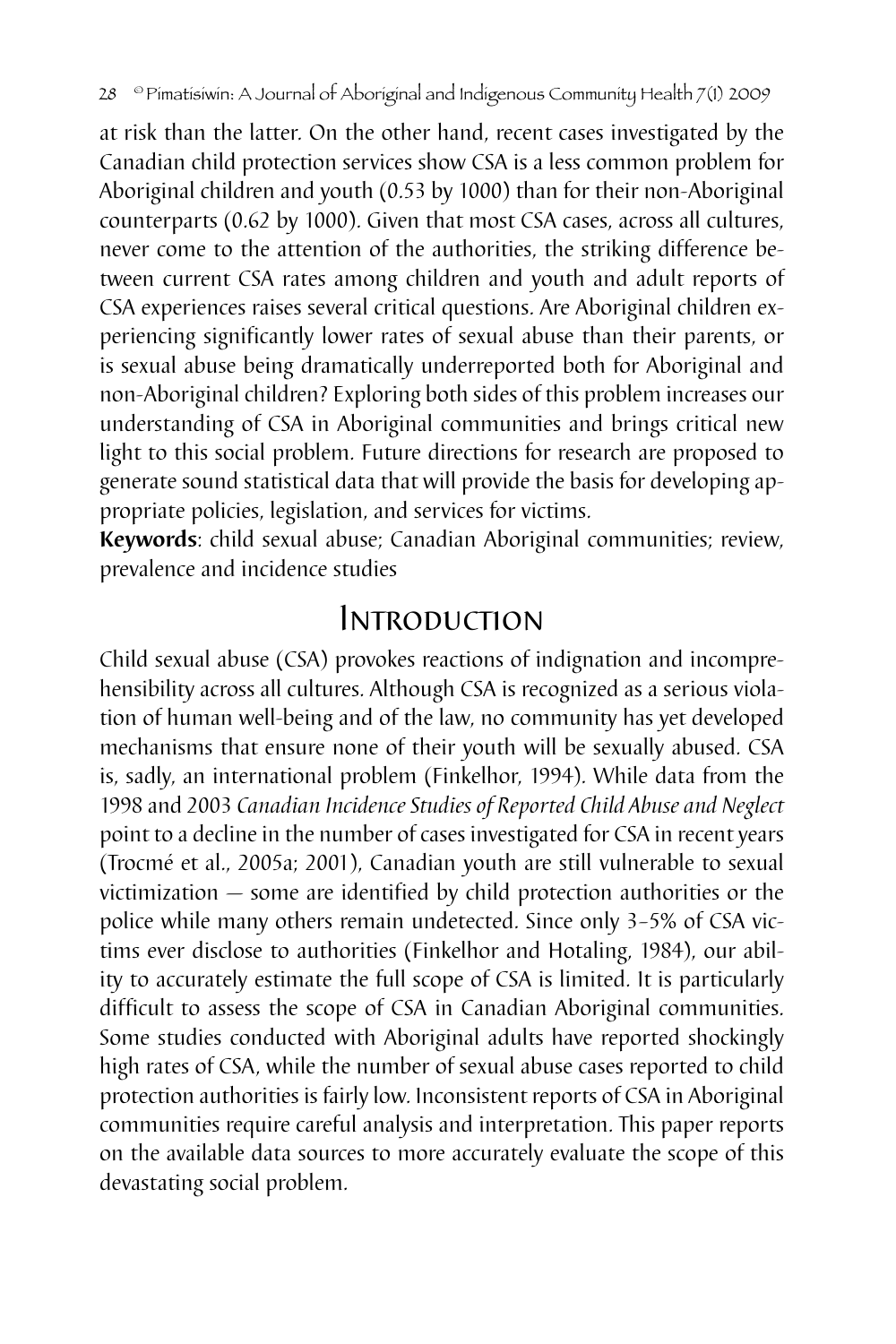## WHAT IS CONSIDERED CHILD SEXUAL ABUSE?

CSA is defined as *any sexual activity* perpetrated against a minor by threat, force, intimidation, or manipulation. The array of sexual activities includes fondling, inviting a child to touch or be touched sexually, intercourse, rape, incest, sodomy, exhibitionism, or involving a child in prostitution or pornography (Department of Justice Canada, 2006).

CSA is a major risk factor for a host of negative consequences, including an increased likelihood of mental health disorders such as major depression and posttraumatic stress disorder, as well as adjustment problems including lack of self-confidence and distrust of others (Putnam, 2003). As Bopp and Bopp (1997) wisely point out in their manual for front-line care workers dealing with sexual abuse with First Nations communities, this type of violence is "like injecting a dangerous virus into someone's body"; even if the effects are not visible from the outside, the person still carries the threat to his well-being. CSA affects the current lives of victims and their future. Substance misuse and abuse, suicide attempts, and social dysfunction may all mask the suffering of a person not healed from past CSA. Among Aboriginal communities, CSA is a strong predictor of utilization of mental health and substance abuse treatment services *(*Robin et al., 1997). Families and communities also suffer from knowing that an abusive relationship existed within their own people. Research has shown that Aboriginal victims of CSA present with as many — if not more — mental health problems than non-Aboriginal victims. Indeed, Suzanne Barker-Collo from Lakehead University (1999) showed that Native Canadian women reported significantly more overall symptoms, following sexual abuse, than non-Natives. The 60 Native women she surveyed also showed higher levels of somatic, sexual, and sleep-related symptoms than their 78 Caucasian women counterparts. These results may be explained, at least in part, by the cumulative negative life experiences that many Aboriginal women have to deal with, in addition to sexual abuse, including physical violence and neglect, poverty, and the substance abuse of family members (McEvoy and Daniluk, 1995).

## Is Child Sexual Abuse a New Phenomenon in Aboriginal COMMUNITIES?

CSA is not specific to Aboriginal communities; it is a worldwide phenomenon of human (dysfunctional) relationships. Communal cultures, especially those who attribute prestige and great respect to women, are expected to have the lowest rates of sexual abuse (Hylton, 2002). Therefore, there are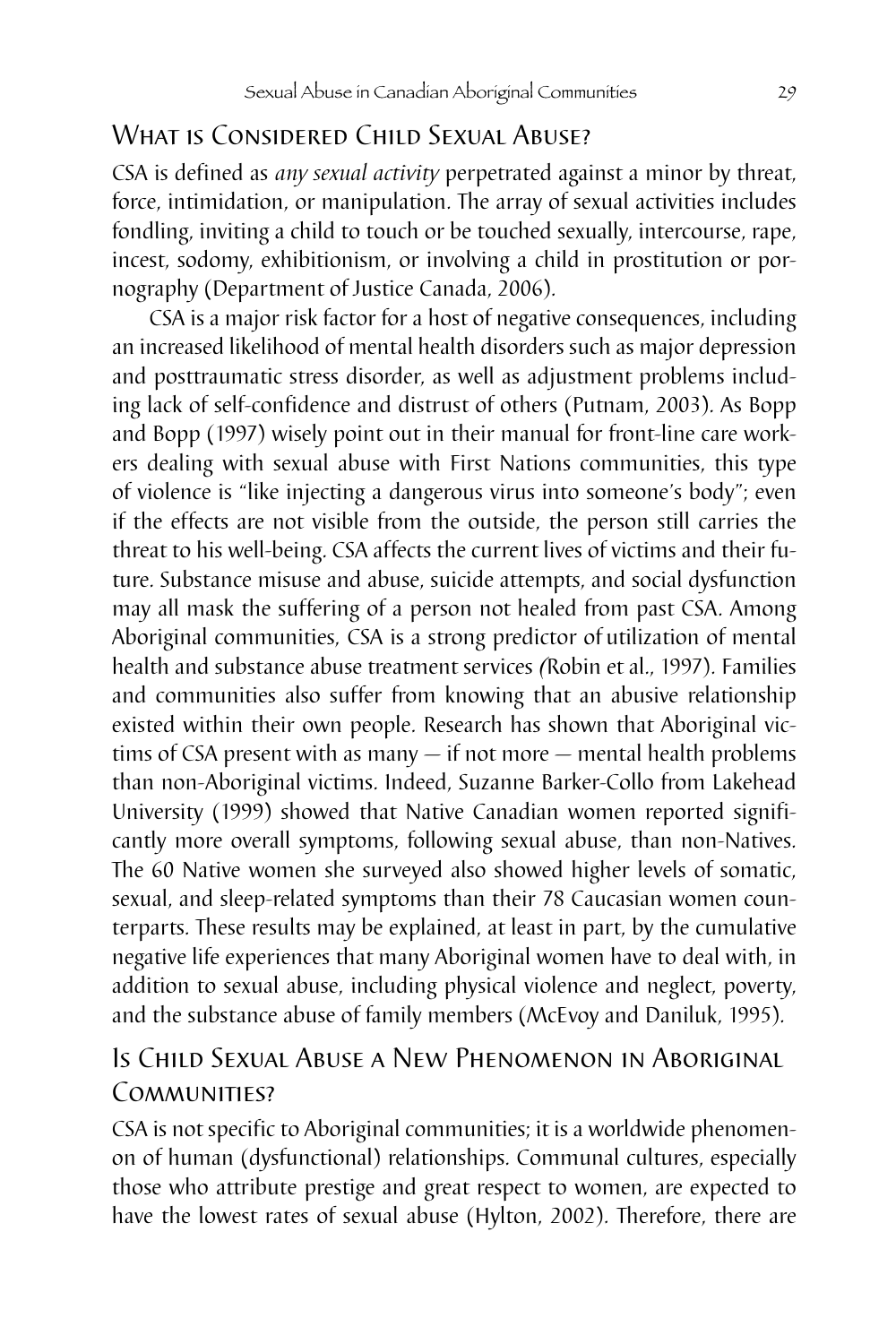many who believe that sexual abuse of children and women was relatively rare in many Aboriginal communities, especially matriarchal ones.

If we look far enough back into the cultural past, most aboriginal communities had specific taboos and warnings, proverbs and prescribed protocols (i.e. rules of behavior), that told people how to behave, and what to avoid with respect to sexuality and gender relations. An example of this is found in rules that limited contact between in-laws in many nations. All cultures had boundaries for appropriate sexual behavior. Promiscuity as defined by the cultures was not tolerated from either sex and incest was strictly forbidden. Rape was very uncommon and regarded as a serious offense, for which there were heavy consequences. Sexual acts between adults and children were prohibited as well. (Bopp and Bopp, 1997, p. 8)

That being said, as in all cultures, some violations of rules and deviant behaviors were probably part of Aboriginal lives even in the past. There is evidence that violence against women occurred in Aboriginal communities before the European contact (LaRocque, 1993). While there is no evidence that the extent of this problem in any way resembled what is happening today, we cannot deny that violence within the family and sexual abuse were problems in Aboriginal communities (Hylton, 2002). Reference to child abuse and CSA can be found in Inuit legends and stories (Kublu, 1999). One legend says that sexual violence was the creation of the Moon and the Sun. This is the story of Siqiniq who, isolated in her *iglu* after giving birth, is sexually assaulted. To identify her abuser, she uses a trick and shockingly discovers that the person who assaulted her is her brother. In anger, she cuts off her breasts and gives them to him. He goes outside and runs around the *iglu,* chased by his sister. Since this time, Siqiniq (the sun) has chased Taqqiq (the moon) across the sky. The details of this legend vary from one source to another but all versions refer to sexual abuse as the starting point of the conflicting relationship between the two siblings, and all of them mention the emotional impact of sexual abuse, especially the victim's feelings of anger and betrayal. With more than 600 Aboriginal communities across Canada, as well as a wide diversity of Inuit; Innu; and Metis cultures, this story should be considered relevant to specific communities, rather than representative of all Aboriginal peoples in Canada.

## Why is CSA Believed to be Prevalent in the Current Lives of Aboriginals?

Studies conducted among Indigenous communities in the US and Australia indicate a high risk of violence for Aboriginal women, including partner vio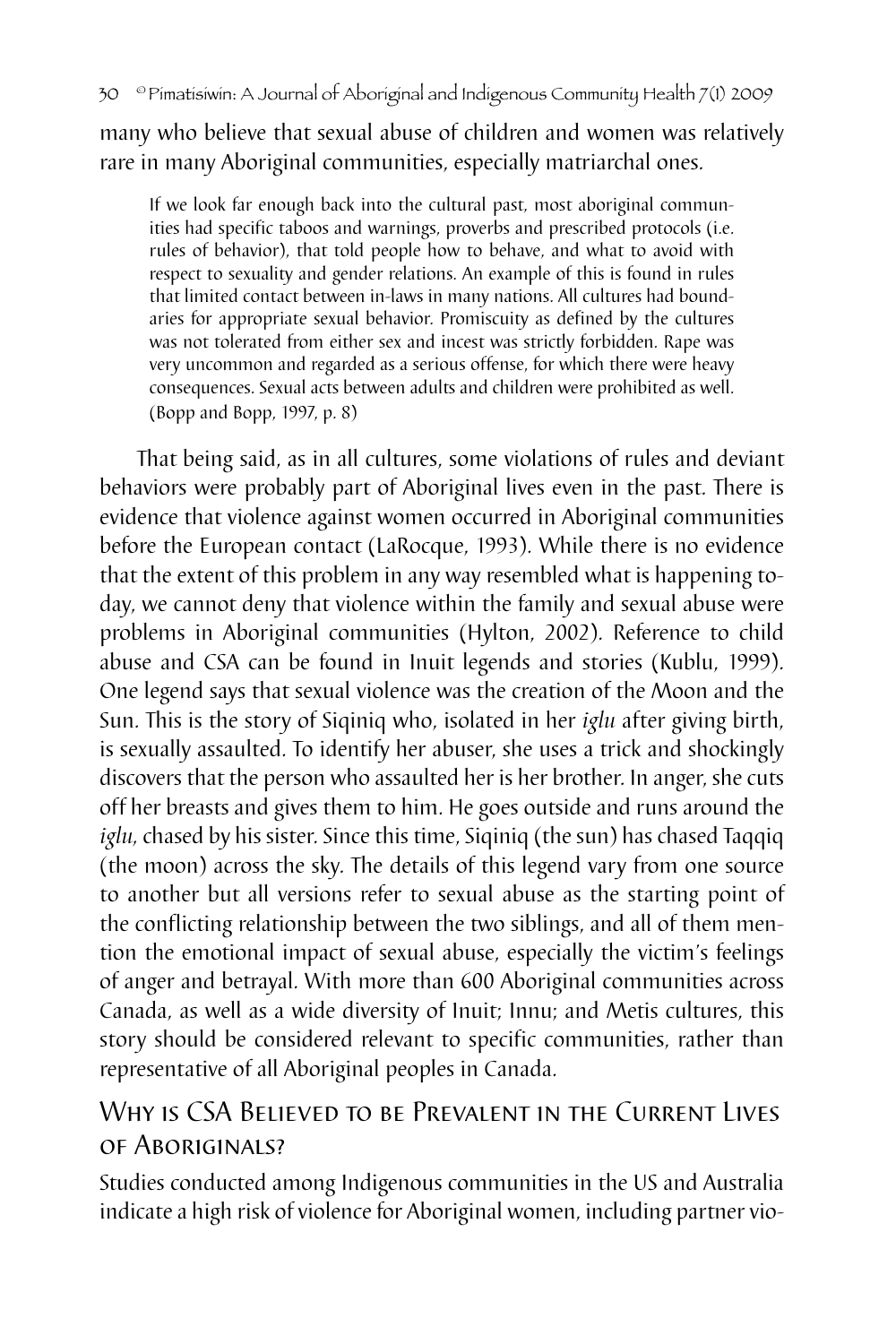lence and sexual assaults (Wahab and Olsen, 2004). Violence in Aboriginal communities has its roots, at least in part, in historical trauma and in the social realities created by historical processes. Several traumas have disrupted the climate of harmony, respect, and mutual cooperation that bound Aboriginal families and communities in the past. These traumas include: successive epidemics of small pox and influenza that killed 90 % of entire Aboriginal populations; loss of traditional lands and livelihoods; loss of political and cultural autonomy; the destruction of traditional languages, religions, cultural foundations, and family life through economic and political colonization, forced religious conversion, and residential schools (Kirmayer, Brass, and Tait, 2000; Royal Commission on Aboriginal Peoples, 1996). Susan Abadian (1999) argues that the social and political violence inflicted on Aboriginal communities across Canada through the residential school system created patterns of violence still experienced in some communities, and introduced the family and community to behaviours impede collective recovery. The concept of unresolved historical grief acknowledges the impact of losses and traumas across generations, leading to the current social pathology among Aboriginal communities, including child abuse (Brave Heart and De Bruyn, 1998). The current difficulties faced by Aboriginal people may also be explained by traumatic memories passed down the generations, as Wesley-Esquimaux and Smolewski (2004) propose in their model of historic trauma transmission. Several mechanisms by which trauma could be transmitted from one generation to the next were included in their model:

biological (in hereditary predispositions to PTSD), cultural (through story-telling, culturally sanctioned behaviours), social (through inadequate parenting, lateral violence, acting out of abuse), and psychological (through memory processes) channels. (2004, p. 76)

Present generations also have to deal with losses of many family members, relatives, and friends through alcohol-related accidents, homicides, and suicide (Brave Heart and De Bruyn, 1998).

There is, however, a dearth of sound evidence on the scope of CSA in the lives of Aboriginal people in Canada. Some propose that open discussions on CSA have just begun in Aboriginal communities in Canada (Hylton, 2002). Surrounded by great taboo, the problem of CSA may resemble an iceberg: few victims come to the attention of the authorities; the majority remains hidden and silent. This paper presents the current evidence on CSA in Aboriginal children and youth, to deepen and clarify our understanding of the problem. We review the data from prevalence studies — where adults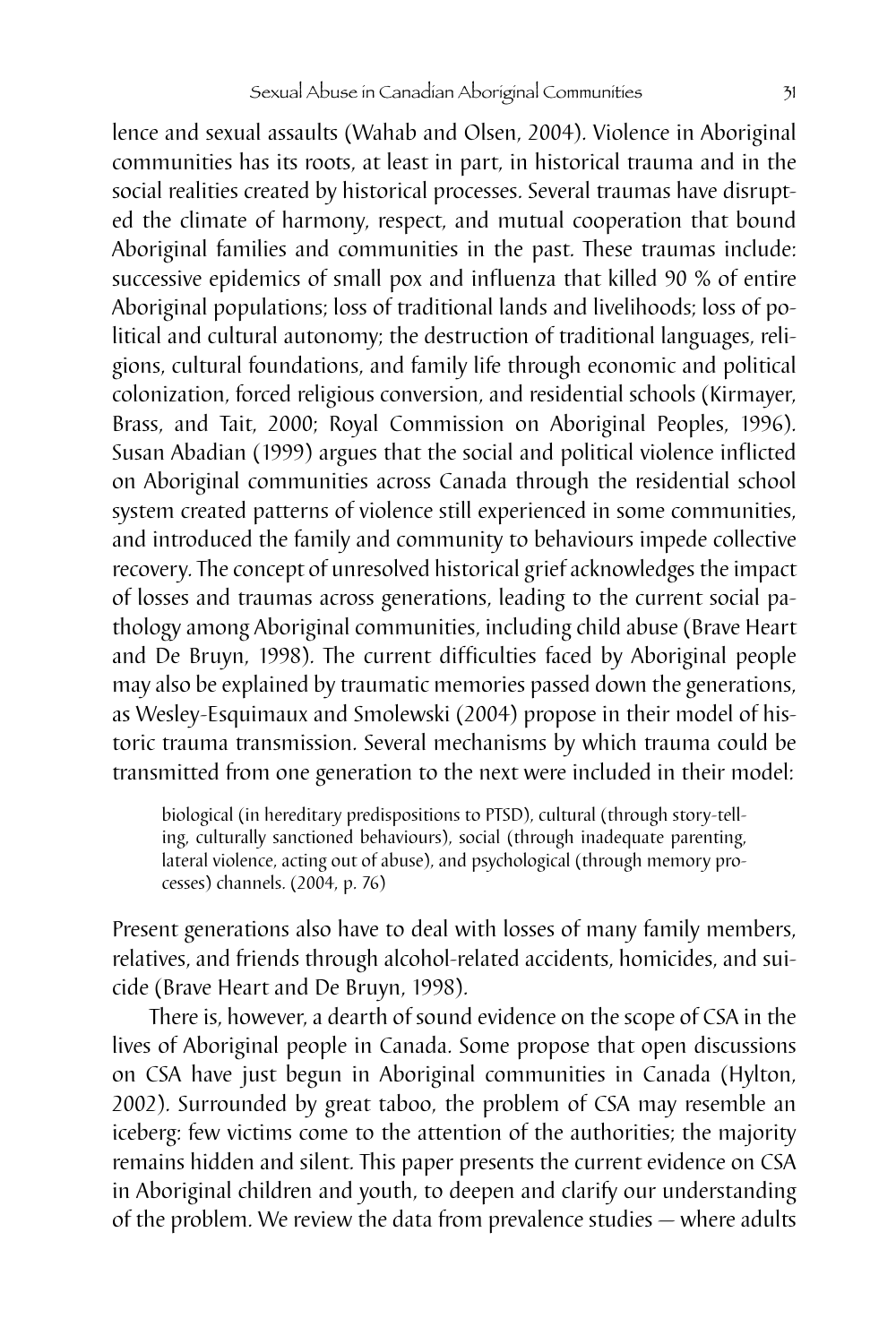are asked if they were sexually abused as children — and incidence investigations — where the current number of sexual abuse cases investigated by the authorities are recorded.

# PREVALENCE SURVEYS

Prevalence estimates are gathered by conducting population-based surveys on a specific topic. In the case of CSA, a common strategy is to ask adults if they were abused before the age of 18. The more diverse and representative the adult backgrounds are, the more we can apply the results to a whole population. Unfortunately, there are no Canada-wide prevalence studies of CSA in Aboriginal communities, only small sample clinical studies and regional inquiries, which may not accurately represent all Aboriginal communities. The present review of the literature **comprises 20 Canadian** studies of CSA rates in Aboriginal communities from 1989–2007. The search strategy included reviewing published research from scientific databases (e.g., PsycInfo, Social Work Abstract), the Internet, community organizations, and colleagues in the field. Research was included if it provided detailed rates of unwanted sexual experiences before the age of 18. The details of the studies reviewed are presented in Table 1. When possible, data was disaggregated to reflect the three major cultural groups of Aboriginal peoples in Canada (First Nations, Inuit, and Métis). However, most of the studies either merged data from various Aboriginal groups, or did not indicate the groups in which the participants categorized themselves. In some studies, participants were recruited within specific experiences (prostitution, jail sentences, detoxification treatment), which limits our ability to generalize the results to all Canadian Aboriginal men and women. Few studies mentioned whether the Aboriginal people surveyed were living on or off the reserve, which may have affected their results. Indeed, data on sexual offenses reported to the police in Canada, analyzed by Melanie Kowalski in 1996, show that sexual abuse occurs 2–3 times more often on Aboriginal reserves than in small urban or rural communities, although it is very difficult to obtain a clear picture of the situation for some Aboriginal groups. According to Emma LaRocque from the University of Manitoba:

Since it is considerably more difficult to get precise statistics on Métis people, it is virtually impossible to say with any exactness the extent of sexual violence in Métis families and communities. However, as more victims are beginning to report, there is every indication that violence, including sexual violence, is just as problematic, just as extensive as on reserves. (LaRocque, 1993, p. 72)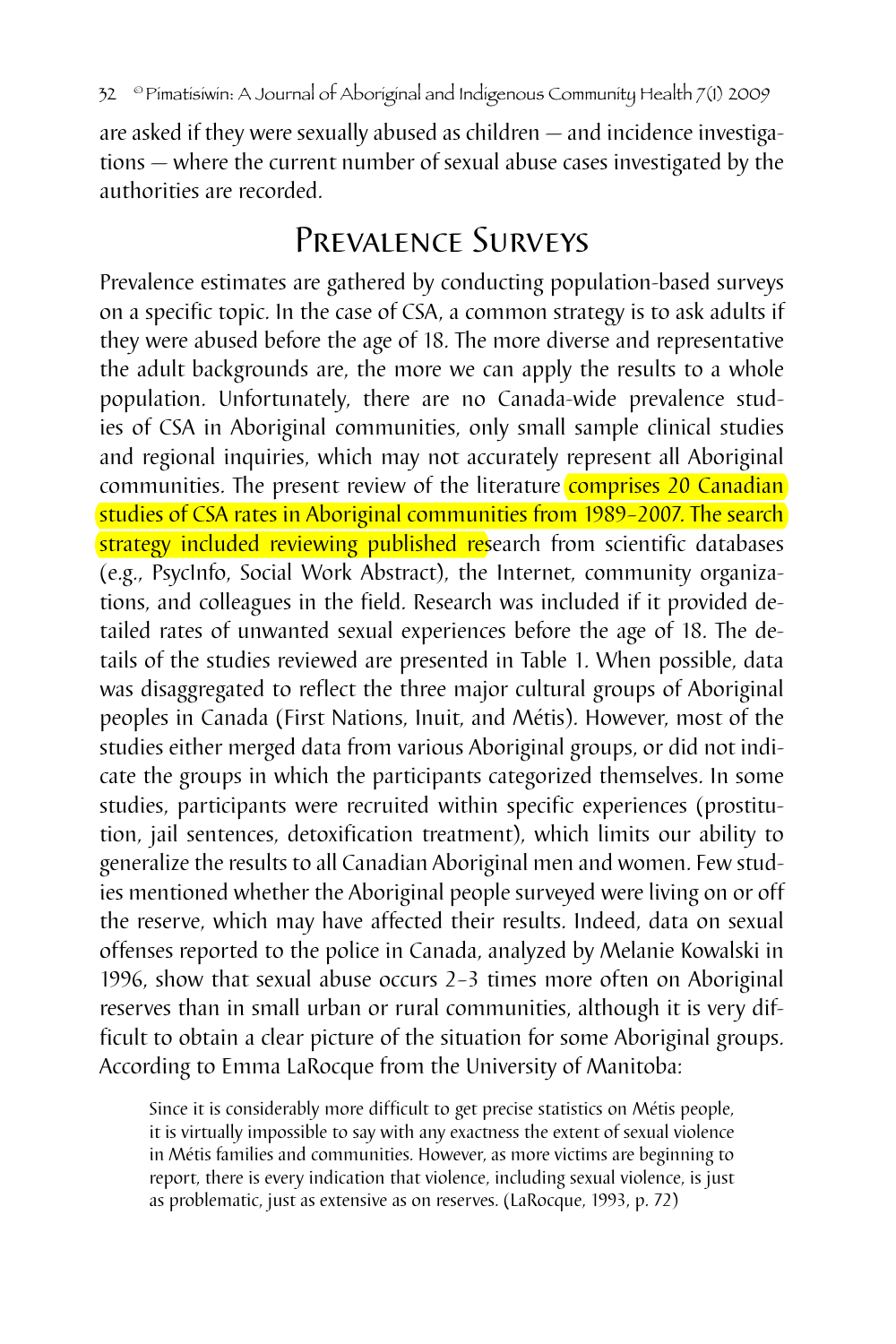| Authors                                                                        | Year         | Samples of participants                                                                                                                                                                                                 | Rates of CSA                                                           |
|--------------------------------------------------------------------------------|--------------|-------------------------------------------------------------------------------------------------------------------------------------------------------------------------------------------------------------------------|------------------------------------------------------------------------|
| Aboriginal/Native (no further specified)                                       |              |                                                                                                                                                                                                                         |                                                                        |
| Callaghan et al.                                                               | 2006         | 751 Aboriginal adults in detoxification 30.8% Women<br>treatment in British Colombia                                                                                                                                    | 16.2% Males                                                            |
| Corrado et al.                                                                 | 2003         | Case file reviews of 127 Aboriginal who<br>are litigants against the federal govern-<br>ment of Canada and churches for abus- 100.0%<br>es they suffered while students at resi-<br>dential schools from 24 communities |                                                                        |
| Embree and De Wit                                                              | 1997         | 523 Native adults from one Canadian<br>Aboriginal community                                                                                                                                                             | 27.0%                                                                  |
| Farley et al.                                                                  | 2007         | 52 Aboriginal women prostituting in<br>Vancouver                                                                                                                                                                        | 96.0%                                                                  |
| Gagnon et al.                                                                  | 2006         | 85 Aboriginal women from one com-<br>munity in the province of Quebec                                                                                                                                                   | 38.0%                                                                  |
| <b>GRIPMA</b>                                                                  | 2005         | Interviews with 81 interveners from<br>diverse communities in the province 50.0-70.0%<br>of Quebec                                                                                                                      |                                                                        |
| Heath et al.                                                                   | 1999         | 57 gay Aboriginal men in Vancouver                                                                                                                                                                                      | 47.0%                                                                  |
| Hewitt and Auger                                                               | 1995         | 961 Aboriginal students in grades 5 to<br>12 in 28 schools in Alberta                                                                                                                                                   | 20.0% (exhibitionism)<br>17.0% (genital fondling)<br>14% (intercourse) |
| Kingsley and Mark                                                              | 2000         | 150 commercially sexually exploited<br>Aboriginal women from 22 Canadian 80.0%<br>communities                                                                                                                           |                                                                        |
| La Prairie                                                                     | 1995         | 621 Aboriginal adults from different <sub>49.0%</sub><br>urban centers in Canada                                                                                                                                        |                                                                        |
| LeClair et al.                                                                 | 1996         | 596 files of federally incarcerated 75.0%<br>Aboriginal sex offenders                                                                                                                                                   |                                                                        |
| Levan                                                                          | 1989         | Interviews with 50 service agency<br>workers, native elders, community<br>leaders, sex offenders and victims of 80.0%<br>sexual abuse from 6 Western Arctic<br>communities.                                             |                                                                        |
| Ontario Native Women's<br>Association                                          | 1989         | 104 Aboriginal women on and out of<br>reserve in Ontario                                                                                                                                                                | 57.0%                                                                  |
| First Nations Centre at<br>the National Aboriginal 1997<br>Health Organization |              | 1088 adults selected from all Aboriginal<br>communities in Ontario using stratifi-<br>cation strategies by geographical re-<br>gions, age, and sex                                                                      | 34.0%                                                                  |
| Rojas and Gretton                                                              | 2007         | 102 Male Aboriginal sex offenders in 65.5%<br>British Columbia                                                                                                                                                          |                                                                        |
| Van der Woerd et al.                                                           | 2006         | 939 Aboriginal youth in grades 7-12<br>from the province of British Columbia                                                                                                                                            | 28.0%                                                                  |
| Young and Katz                                                                 | 1998         | 368 Aboriginal women attending a<br>community health center in Winnipeg                                                                                                                                                 | 44.8%                                                                  |
| Inuit                                                                          |              |                                                                                                                                                                                                                         |                                                                        |
| Lavoie et al.                                                                  | 2007<br>1995 | 969 Inuit aged 15 and over in Nunavik                                                                                                                                                                                   |                                                                        |
| Minde and Minde<br>Métis                                                       |              | 59 Cree girls aged 4-16 year-old                                                                                                                                                                                        |                                                                        |
| Métis National Council                                                         | 1992         | 60 Métis<br>people in and around 23.0%<br>Edmonton                                                                                                                                                                      |                                                                        |

#### **Table 1: Prevalence Rates of CSA in Aboriginal Peoples in Canada across Different Studies**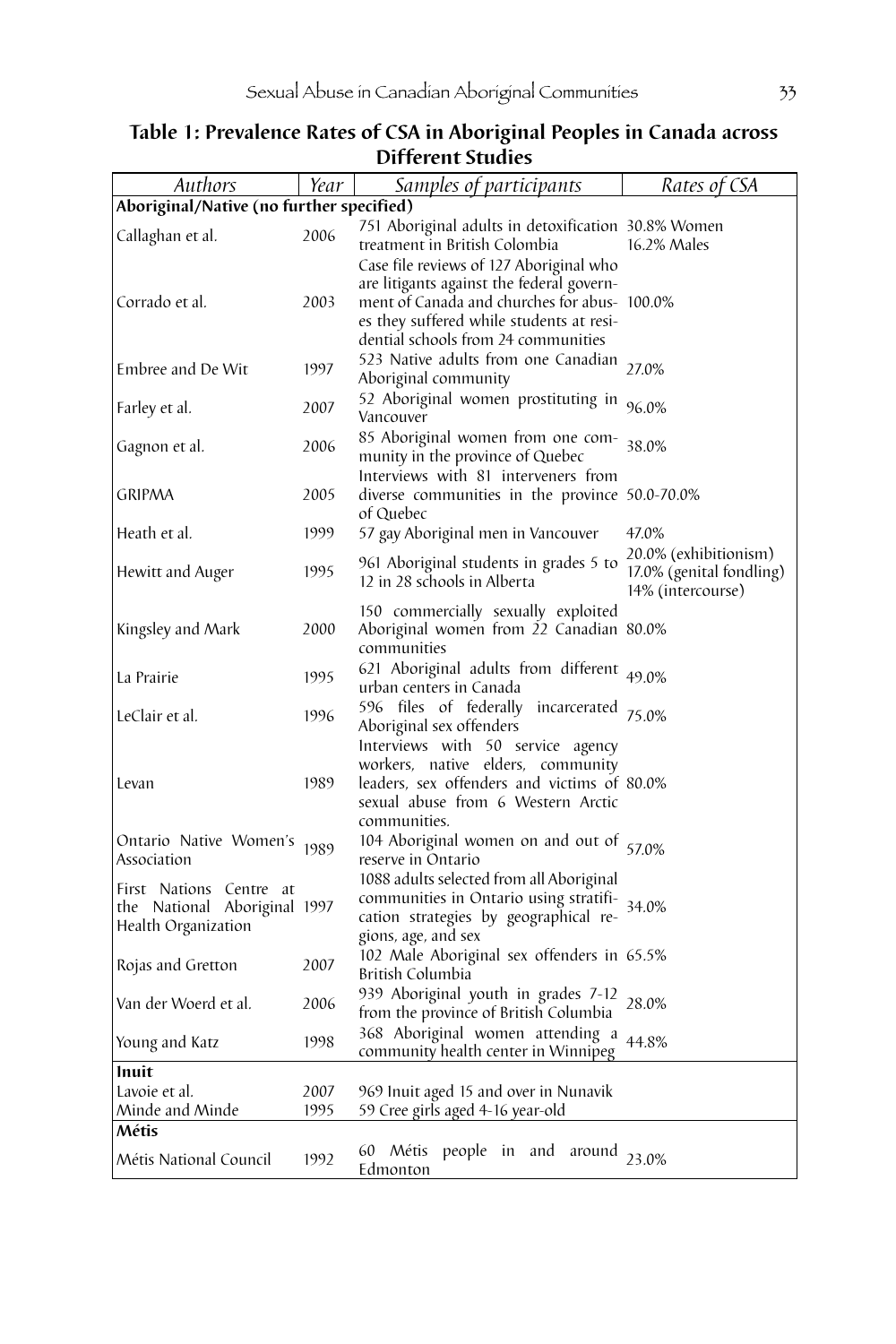Although methodologically limited for the reasons mentioned above, these 20 studies reveal rates of CSA victims among Aboriginal adults ranging from moderate (16%) to extremely high (100%). Moderate rates (16-36%) were found in 8 studies, 6 of which were conducted among adult samples: 85 Aboriginal women from a community in the province of Quebec (Gagnon et al., 2007); 51 Aboriginal adults in detoxification treatment in British Colombia (Callaghan et al., 2006); 523 Native adults from one Canadian Aboriginal community (Embree and De Wit, 1997); 60 Métis people in and around Edmonton (Métis National Council, 1992); 969 Inuit people aged 15 and over (Lavoie et al., 2007); and 1088 adults selected from all Aboriginal communities in Ontario stratified by geographical region, age, and sex (First Nations Centre at the National Aboriginal Health Organization, 2004). One study (Callaghan et al., 2006) specified rates by gender and found women to have almost twice the risk for CSA as men (30.8% versus 16.2%). Another (Gagnon et al., 2007) specified that 22% of the reported sexual abuse events were committed in residential school settings. One study found that severe forms of CSA were more prevalent than less severe, noncontact, CSA among sexually abused First Nations victims: 25.6% reported some type of CSA with contact; 24.9% reported that someone had tried to have sex with them; 16.7% reported that someone had exposed themselves; and 15.3% reported that someone had threatened to have sex with them (First Nations Centre at the National Aboriginal Health Organization, 2004). Two of the studies reporting a moderate rate were conducted among samples of minors. The first one found a CSA prevalence rate of 28% among 939 Aboriginal youth in grades 7–12 from the province of British Columbia (Van der Woerd et al., 2006). The second study was conducted among 961 Aboriginal students in grades 5–12 in 28 schools in Alberta (Hewitt and Auger, 1995). The Alberta study did not report an overall CSA prevalence, but divided up the rates by CSA severity types: 20% of the sample reported that someone exposed themselves to them; 17% that someone touched their private parts; and 14% that something else not wanted happened, including oral sex, sexual intercourse, forced masturbation, and anal penetration. In this study, girls had about two times the risk as boys for all three types of CSA.

Seven studies reported high rates of CSA with about half of Aboriginal adults reporting an unwanted sexual experience in their childhood or teenage years (44-67%). These studies were conducted on diverse samples, including 52 gay Aboriginal men in Vancouver (Heath et al., 1999), 621 Aboriginal adults from various urban centres in Canada (La Prairie, 1995),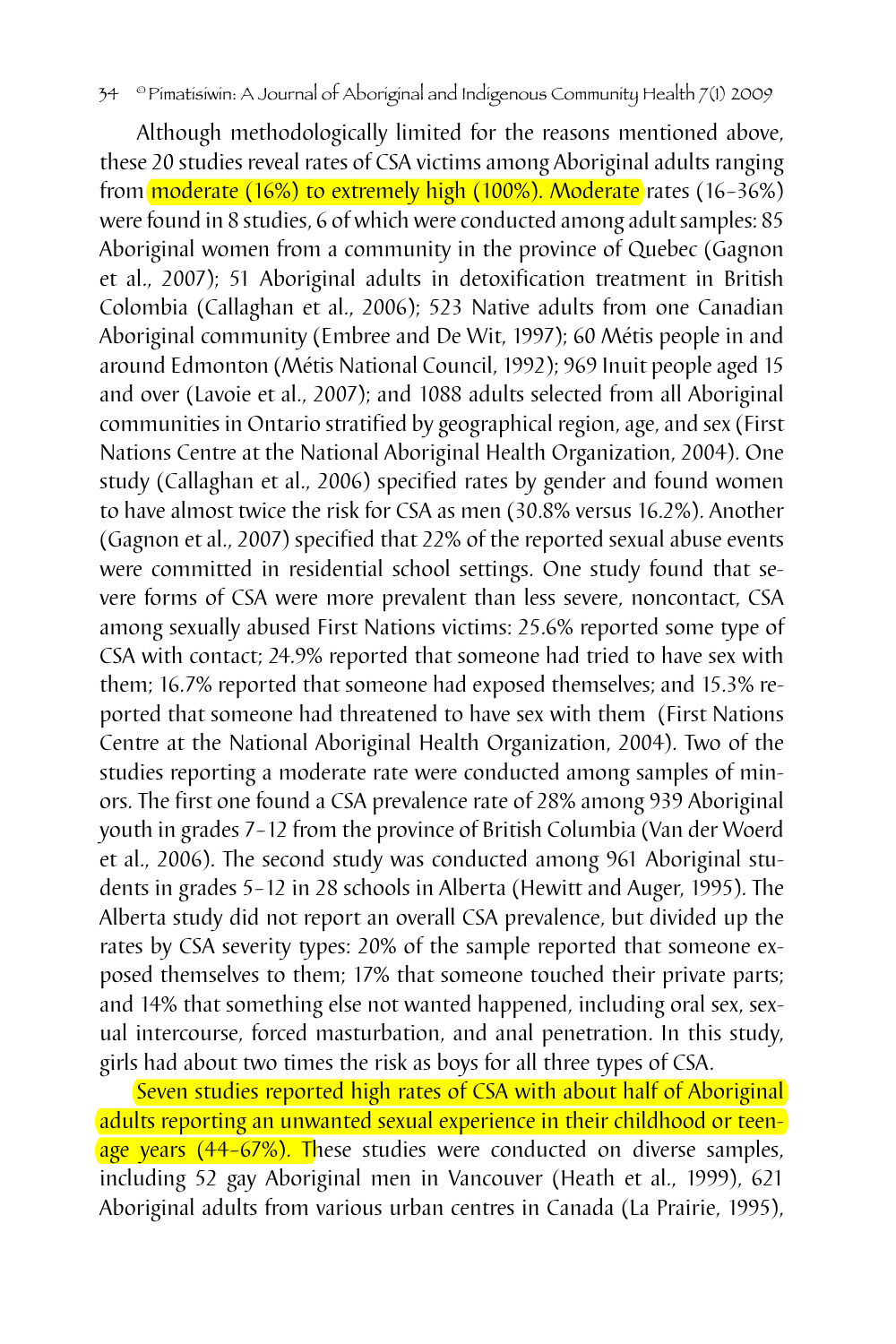104 Aboriginal women on and off reserve in Ontario (Ontario Native Women's Association, 1989), 102 male Aboriginal sex offenders in British Columbia (Rojas and Gretton, 2007), 368 Aboriginal women attending a community health centre in Winnipeg (Young and Katz, 1998). One of these studies (Minde and Minde, 1995) was conducted among 59 Cree girls aged 4–16. One survey (Groupe de recherche et d'interventions psychosociales en milieu autochtone [GRIPMA], 2005), conducted in the province of Quebec among 81 workers in Aboriginal communities, showed that most respondents thought 50–70% of the women in the population they serve were sexually abused.

Five studies found extremely high rates of CSA, ranging from 75–100%. Three of these studies were conducted on specific high-risk subpopulations of Aboriginal people that are prostitutes (Farley et al., 2005; Kingsley and Mark, 2001) or litigants against the Canadian government and churches for abuses they suffered while they were students at residential schools (Corrado and Cohen, 2003). Results from the study conducted by LeClair and Associates (1996) have often been misquoted, in one case reporting that "75% of Aboriginal girls under the age of 18 have been sexually abused" (Jiwani et al., 1999; incorrectly citing McIvor and Nahanee, 1998). The original results are as follows: a review of 596 files of federally incarcerated Aboriginal sex offenders showed that 75% of their victims were Aboriginal females under the age of 18. This study therefore shows that 75% of Aboriginal offenders' victims were female Aboriginal children and youth, and not that 75% of the entire population of Aboriginal girls were sexually abused. The study (Levan, 1989) which found an extremely high CSA rate (80%) has been misquoted as well. In this study, interviews were conducted with 50 service agency workers, Native Elders, community leaders, sex offenders, and victims of sexual abuse from 6 communities of the western Arctic. From these interviews, the author deduced that up to 80% of the Aboriginal Arctic girls have been sexually abused. This rate was never alleged to be a true estimate of CSA prevalence, despite subsequent reports in other studies, for instance in the Royal Commission on Aboriginal Peoples (1996).

In brief, if we discard studies that were misquoted and those conducted among very high risk populations, it is realistic to believe that about 25-50% of Aboriginal adults were sexually abused before reaching the age of majority. We can speculate whether this 25–50% CSA rate parallels the rate found in Canadian non-Aboriginal communities. Some of the 18 studies allowed comparison among Aboriginal and non-Aboriginal people. Young and Katz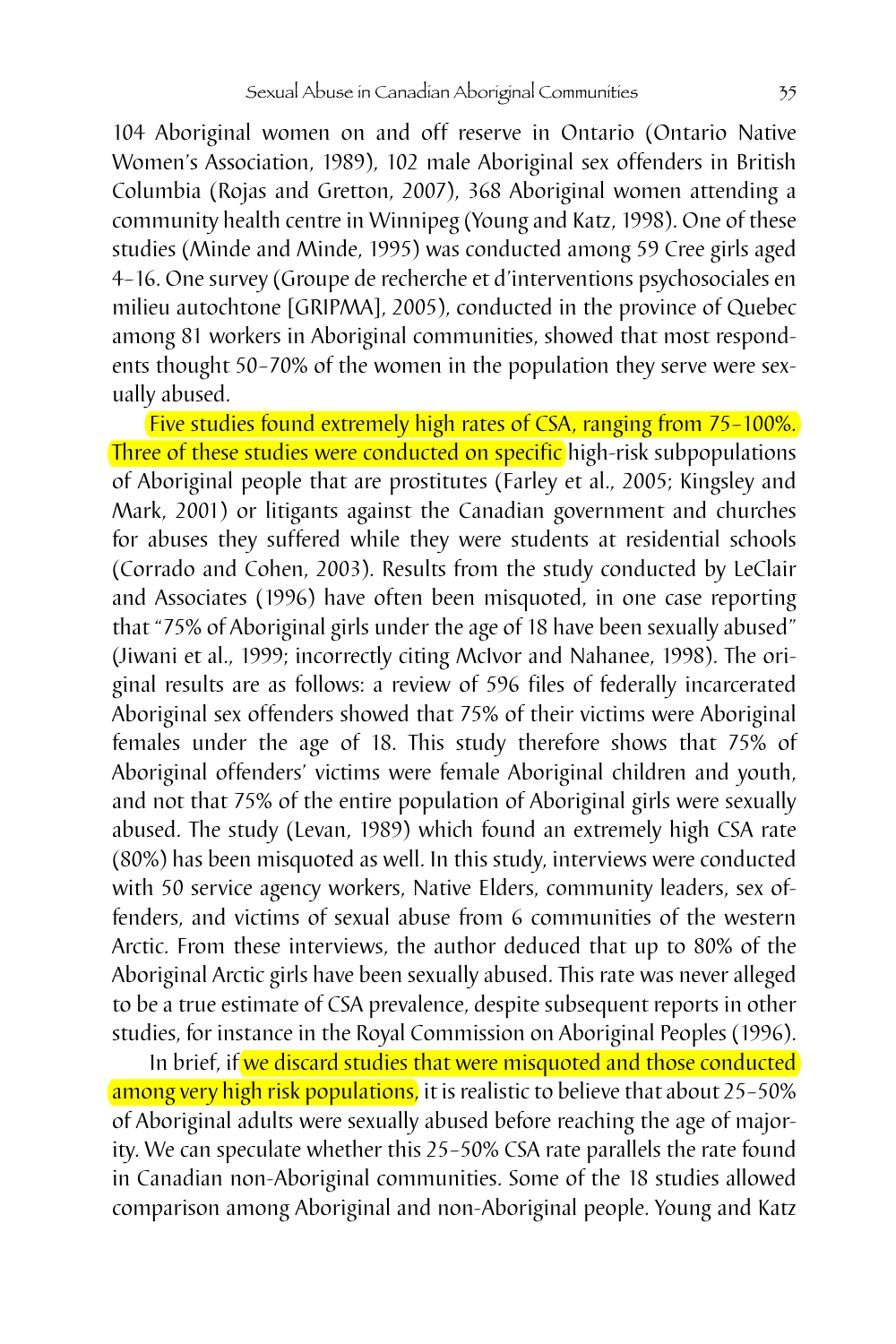(1998) compared CSA rates of 368 Aboriginal women to 474 non-Aboriginal women, all attending a community health centre in Winnipeg. They found that the prevalence of CSA was significantly higher for Aboriginal than non-Aboriginal women (44.8% versus 30.1%, p<0.001). In a group of gay men from Vancouver, Heath et al. (1999) found that Aboriginal men (N=57) were more likely to report a history of CSA (p<0.04) than non-Aboriginal men (N=624). Among Vancouver prostitutes, Farley et al. (2005) found a significantly higher rate of CSA for Aboriginal (N=52) than non-Aboriginal women (N=48) involved in the sex trade (96% versus 82%, p<0.02). In light of these results, Aboriginal people are believed to be more likely to have been sexually abused in their lifetime than non-Aboriginal Canadians, although both groups report high rates of CSA. Based on nation-wide or provincial prevalence surveys, it seems that about one Canadian woman in four or five is a victim of CSA, which is slightly lower than the 25–50% estimate from the 20 studies reviewed of Aboriginal people. Indeed, the only nation-wide survey, known as the Badgley report and conducted by the Committee on Sexual Offences against Children and Youths in 1984, showed high rates of sexual abuse in the overall population, with about 25% of Canadian women and 15% of Canadian men reporting an experience of sexual abuse before the age of 16. Two more recent population-based studies were representative of only one province in Canada. The first studied the prevalence of child physical and sexual abuse in the province of Ontario (MacMillan et al., 1997). A random sample of 9953 men and women aged 15 and older participated in the Ontario Health Supplement survey. Lower prevalence rates of sexual abuse were gathered than in the Badgley report (4.3% for males and 12.8% for females). The more recent study was conducted as a telephone survey among a representative sample of more than 800 adults from the province of Quebec (Tourigny et al., 2006; Hébert et al., in press). Their analyses found CSA rates of 22.1% for women and 9.7% for men.

Some limitations of current prevalence research need to be highlighted. The high prevalence rate cannot be disputed, although it may not be representative of CSA experiences across all Aboriginal communities in Canada. There are hundreds of Aboriginal communities in Canada and most of them are not represented in the reviewed studies. In addition, these studies provide us with information about what happened 10, 20, or even 50 years ago, when these adults were children, and include experiences that occurred outside the communities, as in residential schools. Therefore, these numbers are not an accurate indication of what is currently happening to Aboriginal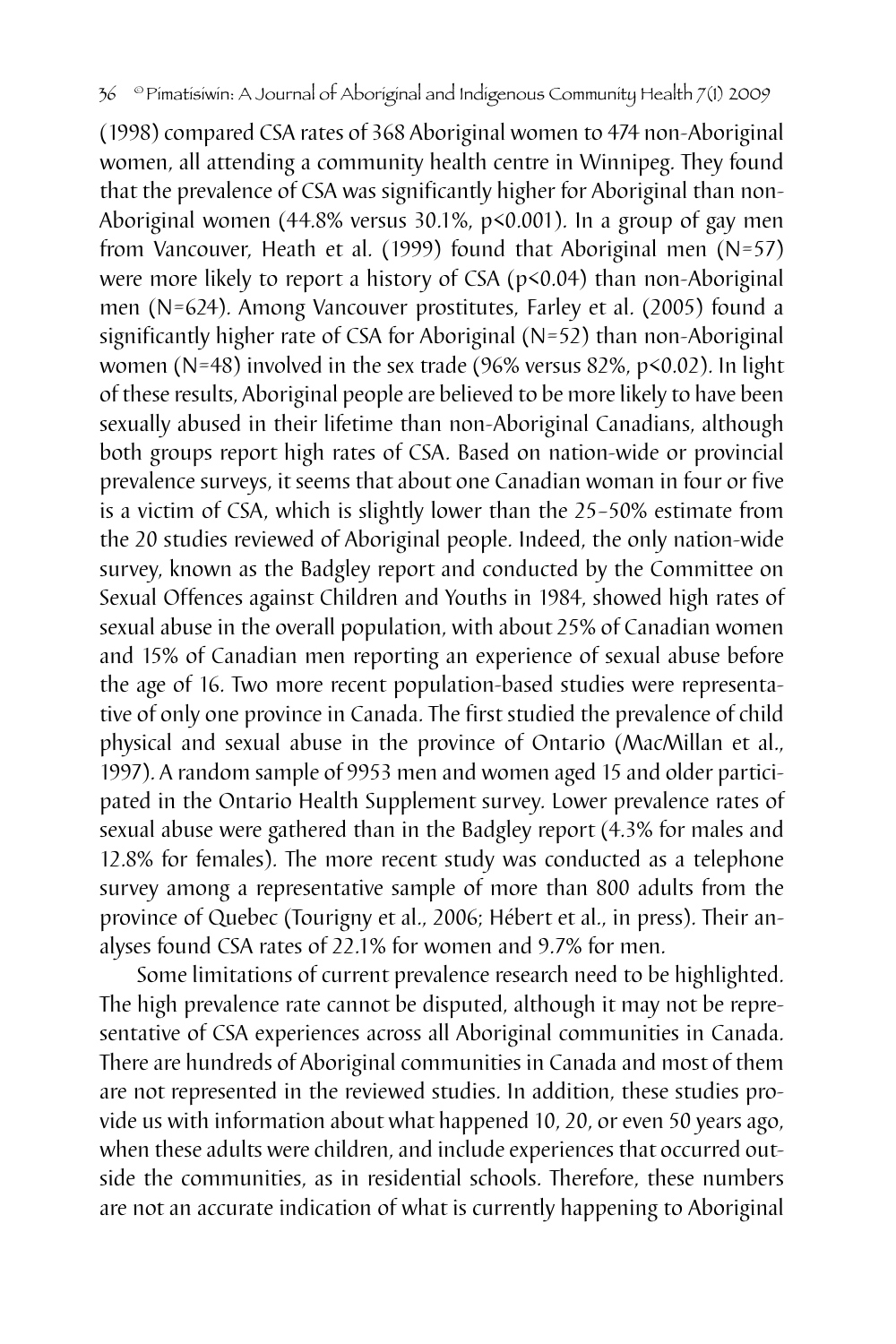children. Data from annual incidence studies are essential to obtain a more current picture of the scope of CSA.

## Incidence Studies

Incidence studies indicate the number of cases presenting a certain condition during a fixed period of time. For child abuse and CSA, incidence studies document the number of cases disclosed to the authorities during a specific timeline. The number of incidents reported in the late 1990s to First Nations police forces was five times higher than the national average (Hylton, 2002). For 2004, police-reported data show on-reserve sexual assault rates 7 times higher than in the rest of Canada (Brzozowski et al., 2006). Rates of sexual offences were higher in the northern territories than in the provinces: 2–3 times higher in the Yukon, 3–6 in the Northwest Territories, and 7–14 times higher in Nunavut (Johnson, 2006). However, police reports include sexual assaults perpetrated on adults as well as on children and youth, which skews the results, obscuring the true picture of CSA. In fact, the high sexual assault rate could be explained by the high prevalence of spousal violence in Aboriginal communities, with some of this violence being sexual in nature (Brzozowski et al., 2006).

To shed light on the current trends in CSA rates, cases reported to child protection authorities can also be surveyed. The 1998 and 2003 Canadian Incidence Studies on Reported Child Abuse and Neglect (Trocmé et al., 2005a; Trocmé et al., 2001) documented very low rates of CSA cases investigated by Canadian child protection authorities, both in Aboriginal and non-Aboriginal communities. That is not surprising since most sexual abuse incidents are not reported to child protection authorities. It takes time for victims to disclose, and most never do (London et al., 2005). Estimates based on official records are always underestimations, representing only those children who come to the attention of professionals (Leventhal, 2001). CSA, underreported in all cultures, is believed to be less reported to authorities than any other crime category (Hylton, 2002). It is estimated that only 5% of victims disclose the abuse to the authorities (Finkelhor and Hotaling, 1984). Fear of legal consequences, threats and manipulation from abusers, social stigma, shame, and hopelessness — just to name a few, all make victims hesitant about disclosing to the authorities. More surprising is that the incidence studies documented *lower rates* of sexual abuse cases investigated for Aboriginal children than for non-Aboriginal youth. In the latest study, conducted in 2003, 0.53 out of 1000 Aboriginal children were investigated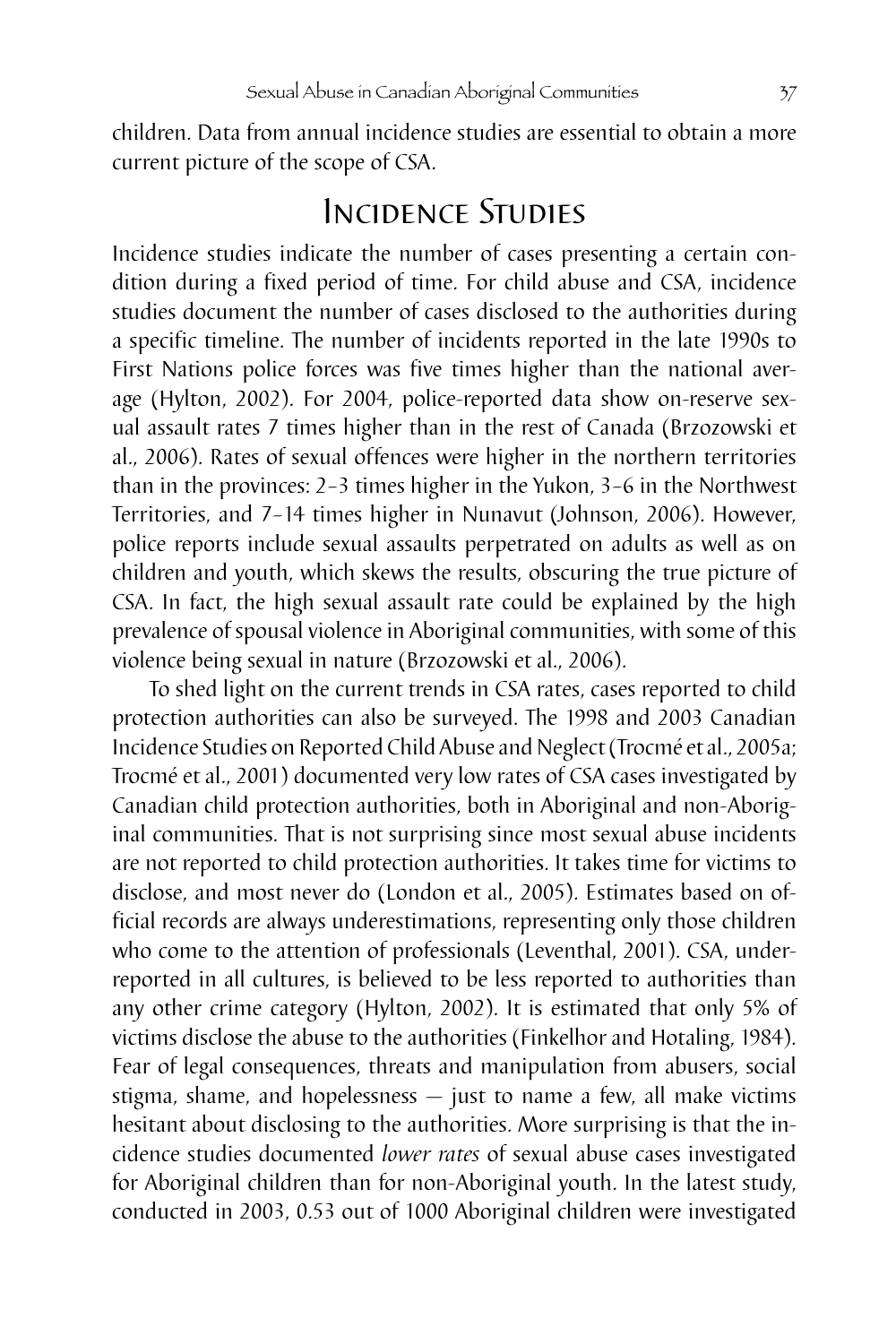because of sexual abuse allegations compared to 0.62 out of 1000 for non-Aboriginal youth (Trocmé et al., 2005b). Aboriginal children were also less likely to be investigated for physical abuse, emotional maltreatment, and exposure to domestic violence. In sharp contrast, Aboriginal children were much more likely to be investigated by Youth Protection services for neglect situations than non-Aboriginal children. Based on these numbers, only one type of maltreatment, which is neglect, was more prevalent in Aboriginal populations; all the others (including CSA) did not involve Child Protection Services as often.

The incidence studies mentioned previously also have limitations. Although the samples comprised a relatively high number of Aboriginal children, the results are based on a small number of Aboriginal communities. Therefore, data from the 1998 and 2003 CIS inquiries do not provide an accurate picture of the reality faced by every Aboriginal community of Canada. The upcoming 2008 dataset from the CIS will address this limitation by counting a much broader sampling of Canadian areas, including more First Nations agencies.

## Discussion

This broad review of research on CSA in Canadian Aboriginal communities has shown striking differences between current incidence rates of cases investigated for sexual abuse and adult reports of histories of CSA. After discarding misquoted research and studies conducted with at-risk populations, we found an estimated 25–50% CSA prevalence rate in Aboriginal adults surveyed in several communities across Canada in the past 20 years. Comparisons between Aboriginal and non-Aboriginal people indicate a higher rate of victimization for Aboriginals, although CSA remains a prevalent social problem in both groups. In contrast, recent cases investigated for CSA allegations by the Canadian child protection authorities are less common for Aboriginal children and youth than for their non-Aboriginal counterparts. These contradictory results raise several critical questions. Are Aboriginal children experiencing significantly lower rates of sexual abuse than their parents, or is sexual abuse being even more dramatically underreported to the authorities than for non-Aboriginal victims? More evidence needs to be gathered before drawing firm conclusions in this regard. In the meantime, arguments for both views need to be explored.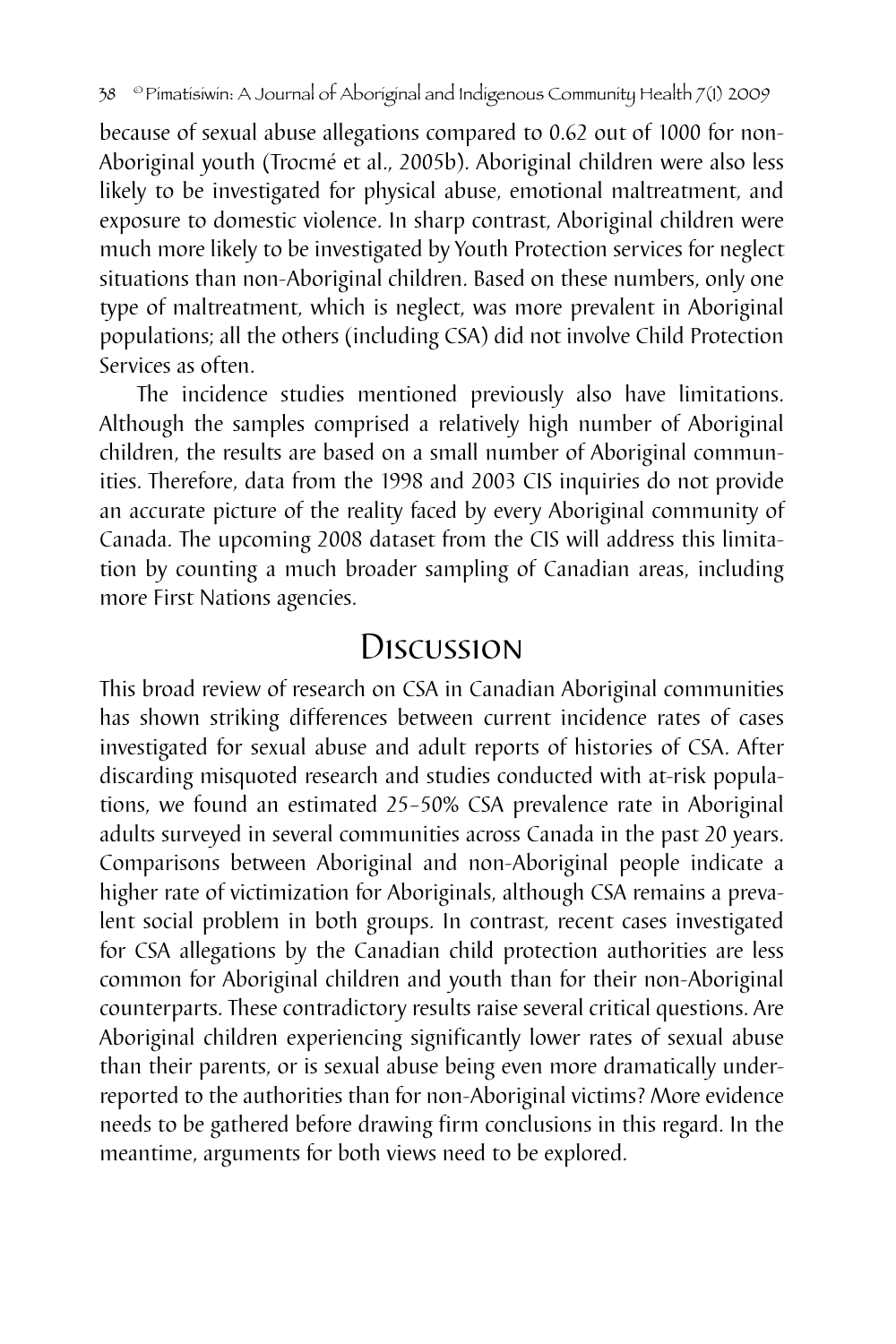### Is CSA Seriously Underreported to the Authorities?

There are some valid concerns about whether current incidence rates really reflect the reality of most Aboriginal Canadians who have experienced CSA. Some aspects of Aboriginal culture may influence whether victims withhold a disclosure, including a strong sense of loyalty to the community, a reluctance to interfere in other peoples' lives, and a belief in the influence of bad spirits in explaining peoples' misconduct (Morin and Joncas, 2004). In the context of intergenerational unresolved grief, some barriers may keep Aboriginal victims from disclosing CSA to the authorities, which would account for the low incidence rates of CSA cases investigated by Youth Protection Services in Canada. Major barriers to disclosure include suspicion about the justice system, lack of resources, and issues of power. In the US, some evidence shows that most Native Americans, up to 70%, do not report sexual trauma (Greenfeld and Smith, 1999; Gonzales, 1999). Factors affecting the low rates of reporting include mistrust of White agencies and helpers, fear of being ostracized by families, shame and guilt, concerns with confidentiality, and jurisdictional confusion.

Traditionally, in Aboriginal cultures, sexual abuse was viewed as an illness requiring community participation and healing of both abuser and victim to restore community balance and harmony (Bopp and Bopp, 1997). The dominant culture's way of dealing with CSA is through the legal justice system, which separates the abuser from the victim and isolates the abuser in prison for a period of time. Suspicion about the justice system may discourage Aboriginal people from seeing it as an option (Green, 1996). The legal system of the dominant society may be perceived as not addressing the root causes of the imbalances that allowed CSA to occur in the first place.

Aboriginal communities may not have yet developed effective policies, models, and procedures for dealing with abuse in their communities. As well, community-based programs in Aboriginal communities may not have adequate resources to deal with the magnitude of the problem. As a result, many victims, abusers, family members, and other individuals who are affected by the problem do not get the help they need. External factors affecting Aboriginal communities with a direct impact on the way sexual abuse is handled include a lack of culturally appropriate programs and service.

In some instances, sexual abusers may be important and respected members of the community such as Elders, medicine people (healers),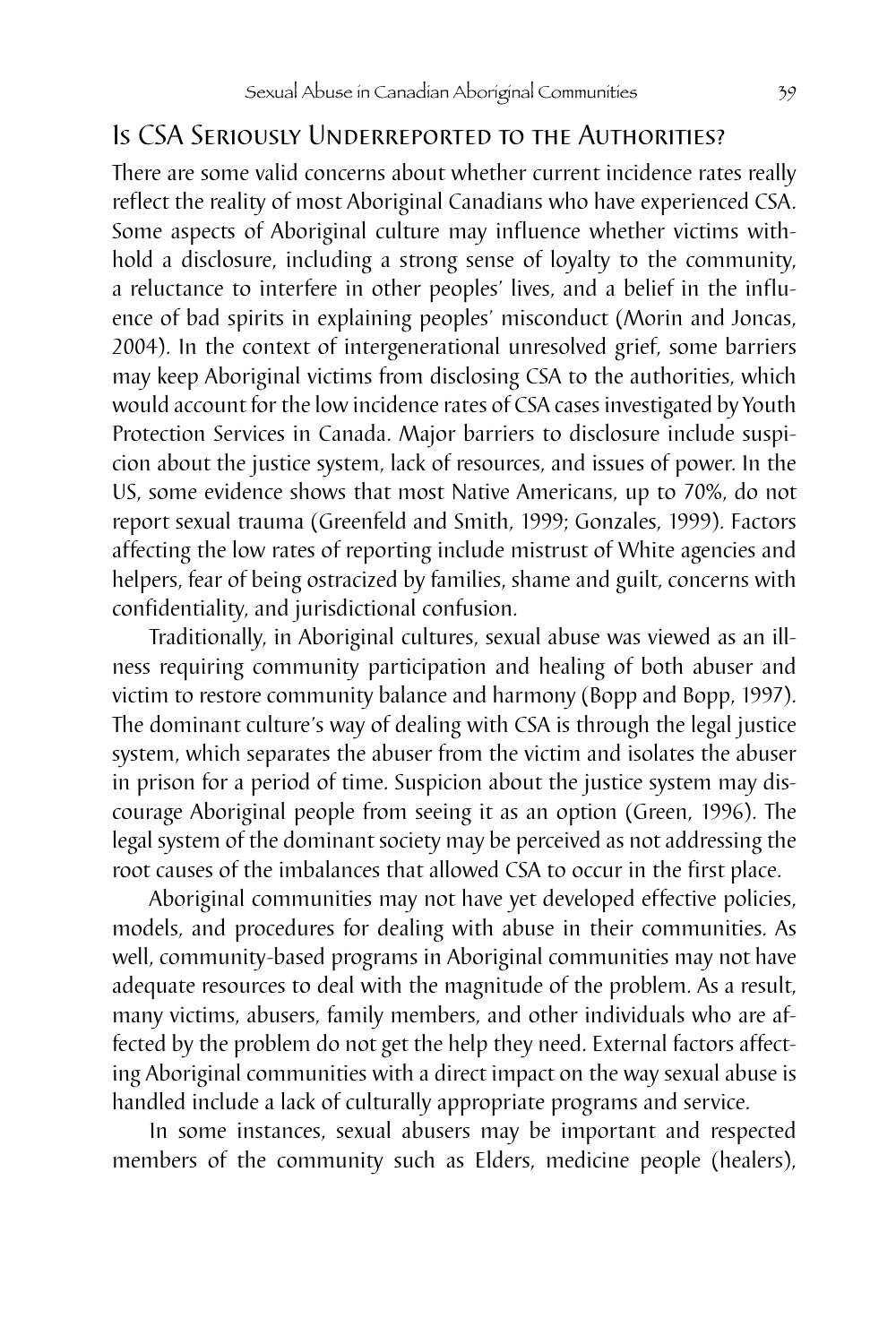community leaders, service providers, religious authorities, teachers, or law enforcement officers (Green, 1996). Living on a reserve may place victims in situations of powerlessness and fearfulness, producing a strong fear of speaking up. They may be afraid of the consequences for themselves and their families (e.g., limited access to services and programs).

## Are Rates of CSA Decreasing?

High rates of investigated child welfare cases for neglectful parenting, combined with low rates of investigated cases for all other types of maltreatment, including CSA, may indicate that Aboriginal communities are successful in limiting the scope of maltreatment among their children, but that neglect situations continue to be a problem because of extreme poverty, poor housing, and parental substance misuse issues (Trocmé et al., 2005b)

What strengths have Aboriginal communities recently reconnected with to reduce the risk of current generations of children suffering sexual abuse? A strengthening of spirituality, native identity, and healing is emerging in many Aboriginal communities across Canada. The recent acknowledgment of the roots of social problems — including CSA — faced by Aboriginal communities has empowered individuals, families, and communities to address the issue (Green, 1996).

During the 1960s, many people were politically and culturally reawakened in both the United States and Canada. This was marked under the Canadian law by Indians being recognized as people. The birth of the National Indian Brotherhood in Canada marked the visible and more public beginning of a new era in Aboriginal healing. Many communities have reconnected with old ceremonies, practices, and teachings such as smudging, sweat lodges, the use of the sacred pipe, fasting, vision quests, naming ceremonies, healing, reconciliation, and personal or collective commitment (Quinn, 2007). Reconnection to spiritual and cultural foundations, and development and connection to a vision of possibility can influence communities to accomplish the shifts that are so urgently needed. Relegitimizing traditional spiritual and cultural teachings has already contributed a great deal to the community healing and development process (Quinn, 2007). For instance, participation in traditional practices and spirituality have been identified, in a research conducted among more than 700 Aboriginal people in the US, as factors contributing to alcohol cessation (Torres Stone et al., 2006).

Recently, the Prime Minister of Canada made a statement of apology in the name of the Canadian population to all former students of the residen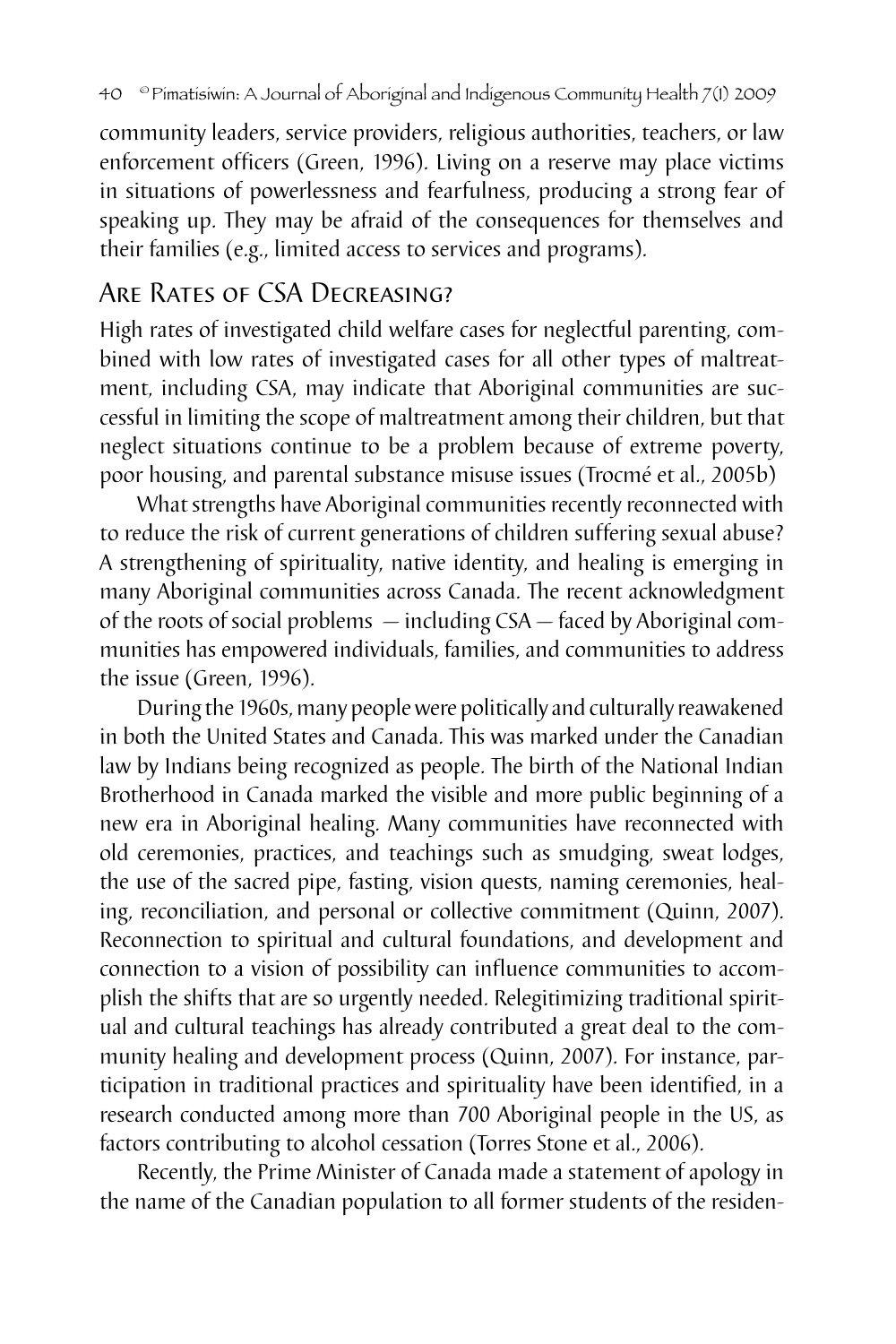tial schools, acknowledging the harm and injustices caused to them by these schools, which were developed to assimilate Aboriginal children (Truth and Reconciliation Commission, 2008). Many Aboriginal children sent to the residential schools system suffered from maltreatment. Approximately 20% of Aboriginal people went to residential schools, of which 32.6% reported sexual abuse (Regional Health Survey National Team, 2007). The recognition and acknowledgement of *r*esidential school legacy and other traumas have contributed to the healing and reconciliation process among Aboriginal people across Canada (Aboriginal Healing Foundation, 2002). As many contributors of Castellano et al.'s recent book (2008) have noted, this complex process has only just surfaced; many challenges remain.

Lately, Aboriginal programs in the areas of health, social services, and economic development have been developed. Bill C-41 created opportunities for Aboriginal communities to work with the police and the courts to reshape justice programs to include community-based justice committees, sentencing circles, diversion programs, alternative measures programs, culturally based healing programs within correctional institutions, a network of healing lodges that serve as reintegration (early release) facilities for Aboriginal inmates and community police forces (Lane et al., 2002). Some programs were developed from recommendations for Aboriginal community healing of sexual abuse interventions, which have helped the adult survivors heal from the abuse they suffered, breaking the cycle of violence being passed on from one generation to another (Waldram, 2008). Canadian intervention programs include the Minwaashin Lodge in Ottawa, Ontario; the CHCH Program (Hollow Water); Changing Seasons and Warriors Against Violence, Vancouver and Squamish Nation; and The Mi'kMaw Family and Community Support Services (Eskanoi Reserve, Nova Scotia). Community justice initiatives developed and implemented in Manitoba have also been thoroughly described by Pintarics and Sveinunggaard (2005).

# Conclusion

This study provided a broad review of the available data regarding CSA rates in Canadian Aboriginal communities. However, divergent results and explanations raise even more questions. If under-reporting is leaving most victims unprotected, what kinds of services need to be developed to reach out to these children more effectively? If rates of sexual abuse have significantly decreased for the current generation of Aboriginal children, what can we learn about this change to help Aboriginal communities develop effective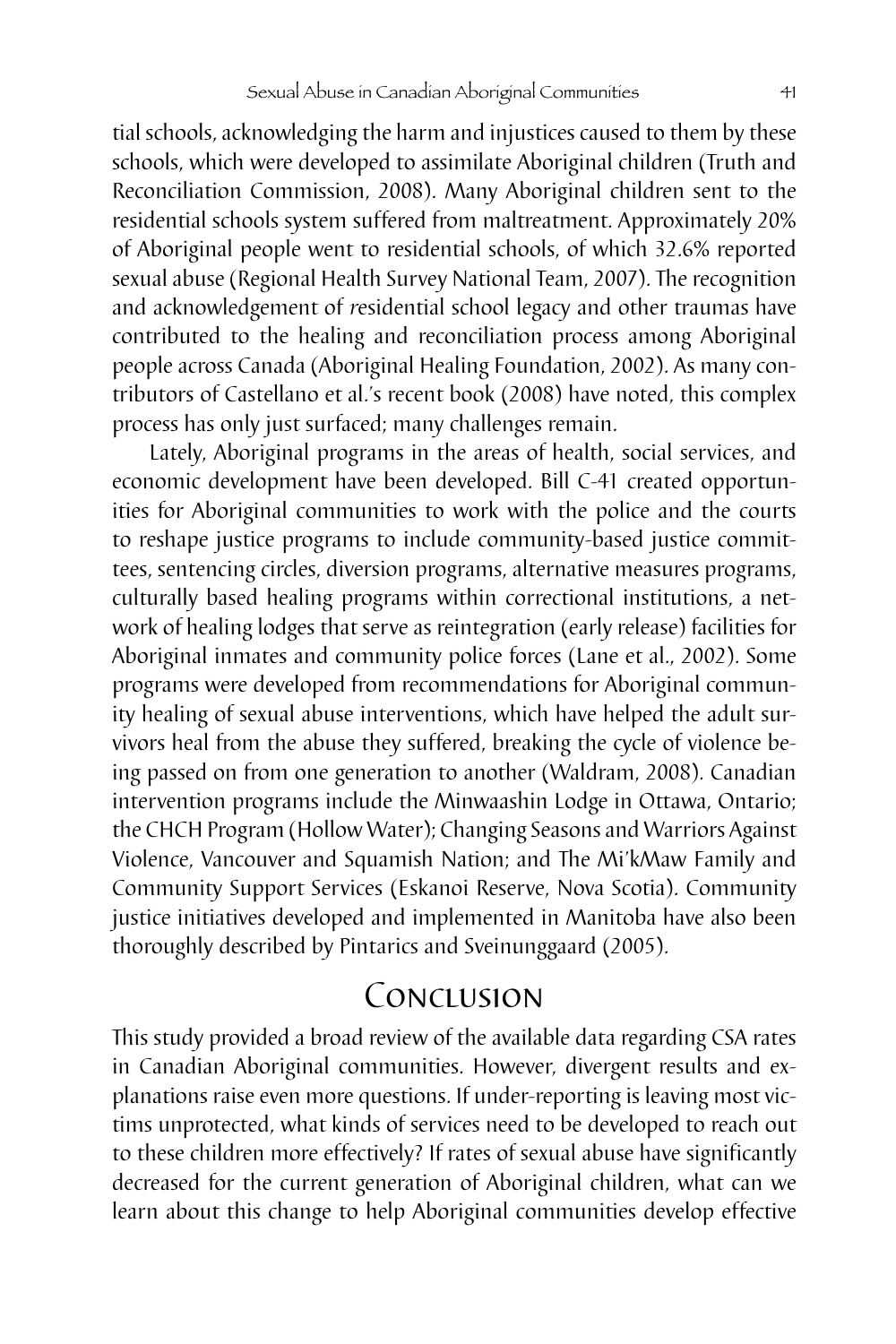strategies for other social problems, such as neglect? If Aboriginal peoples have lower rates of CSA, then what can they teach non-Aboriginal peoples about reducing their rates? The need for more data on CSA is an ethical issue; sound statistical data would provide a basis for developing appropriate policies, legislations, and services for victims. It is our hope that upcoming nation-wide surveys, such as the First Nations Regional Longitudinal Health Survey, will collect data on CSA experiences, along with other past and current events affecting people's well-being, among First Nations communities across Canada. Robust incidence and prevalence studies including representative samples of Canadian Aboriginal and non-Aboriginal communities are needed to provide an accurate picture of the current trends of CSA among the diverse cultural groups that make up Canada. Data collected among more Canadian Aboriginal groups will allow an assessment of whether communities are all affected by CSA to the same extent. We know from the ground-breaking work of Canadian researchers Chandler and Lalonde (1998) that some communities present alarming rates of suicide (800% of the national rate) while, in others, suicide is virtually unknown. They suggested several factors to explain this wide range of experiences regarding suicide, including a sense of cultural continuity. The studies of CSA rates have so far failed to capture the local reality of communities. Canadian researchers, Aboriginal and non-Aboriginal, should devote time, energy, and conviction to resolve these issues because they are crucial to the well-being of future generations of children.

We must remember that, regardless of whether there are fewer or more victims of CSA, those who are sexually victimized continue to need our help. Sexual abuse prevention, intervention, and treatment activities need to be part of an overall community wellness plan (Bopp and Bopp, 1997). Sexual abuse cannot really be dealt with unless a community begins to take responsibility for creating health in all aspects of individual, family, and community life.

# References

- Abadian, S. (1999). *From Wasteland to Homeland: Trauma and the Renewal of Indigenous Peoples and Their Communities*. Unpublished Ph.D. Dissertation. Harvard University, Cambridge, MA.
- Aboriginal Healing Foundation (2002). *The Healing Has Begun: An Operational Update from the Aboriginal Healing Foundation*. Ottawa, ON: Aboriginal Healing Foundation.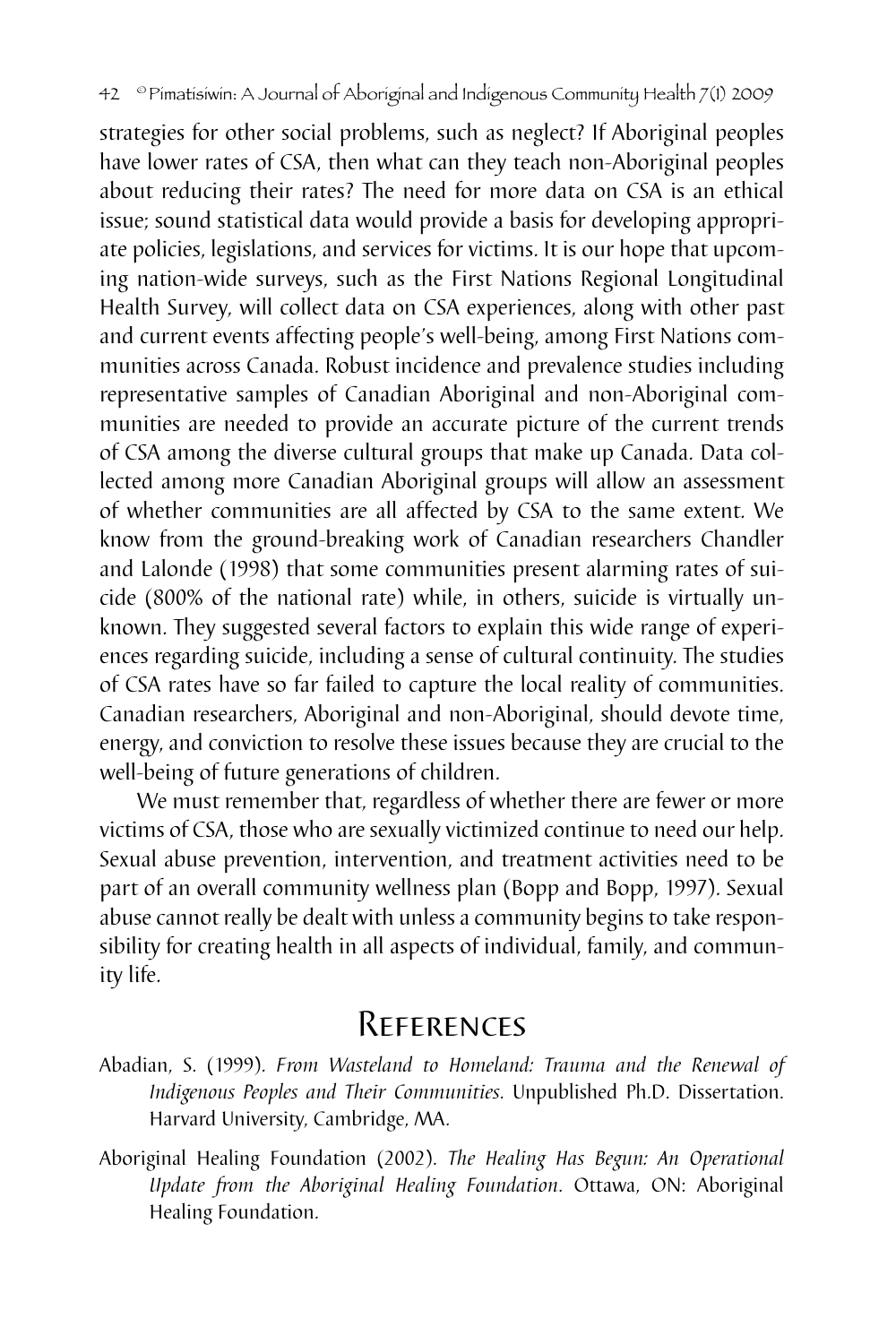- Barker-Collo, S.L. (1999). Reported symptomatology of Native Canadian and Caucasian females sexually abused in childhood: A comparison. *Journal of Interpersonal Violence*, *14*, 747–760.
- Bopp, J. and Bopp, M. (1997). *At the Time of Disclosure: A Manual for Front-Line Community Workers Dealing with Sexual Abuse Disclosures in Aboriginal Communities*. Ottawa, ON: Solicitor General Canada.
- Brave Heart, M.Y.H., and De Bruyn, L. (1998). The American holocaust: Historical unresolved grief among native American Indians. *National Center for American Indian and Alaska Native Mental Health Research Journal*, *8*, 56–78.
- Brzozowski, J.-A., Taylor-Butts, A., and Johnson, S. (2006). Victimization and offending among the Aboriginal population in Canada. *Juristat: Canadian Centre for Justice Statistics*, *26*, 1–30.
- Callaghan, R.C., Cull, R., Vettese, L.C., and Taylor, L. (2006). A gendered analysis of Canadian Aboriginal individuals admitted to inpatient substance abuse detoxification: A three-year medical chart review. *The American Journal on Addictions*, *15*, 380-386.
- Castellano, M.B., Archibald, L., and De Gagné, M. (2008). *From Truth to Reconciliation: Transforming the Legacy of Residential Schools*. Ottawa, ON: Aboriginal Healing Foundation.
- Chandler, M.J. and Lalonde, C. (1998). Cultural continuity as a hedge against suicide in Canada's First Nations. *Transcultural Psychiatry*, *35*, 191.
- Committee on Sexual Offences Against Children and Youths. (1984). *Sexual Offences against Children : Report of the Committee on Sexual Offences against Children and Youths*. Ottawa: Supply and Services Canada.
- Corrado, R.R. and Cohen, I.M. (2003). *Mental Health Profiles for a Sample of British Columbia's Aboriginal Survivors of the Canadian Residential School System*. Ottawa, ON: Aboriginal Healing Foundation.
- Department of Justice Canada. (2006). Sexual Abuse and Exploitation of Children and Youth: A Fact Sheet from the Department of Justice Canada. Retrieved September 15, 2008, from http://canada.justice.gc.ca/en/ps/fm
- Embree, B.G. and De Wit, M.L. (1997). Family background characteristics and relationship satisfaction in a Native community in Canada. *Social Biology*, *44*, 42–54.
- Farley, M., Lynne, J., and Cotton, A.J. (2005). Prostitution in Vancouver: Violence and the colonization of First Nations women. *Transcultural Psychiatry*, *42*, 242–271.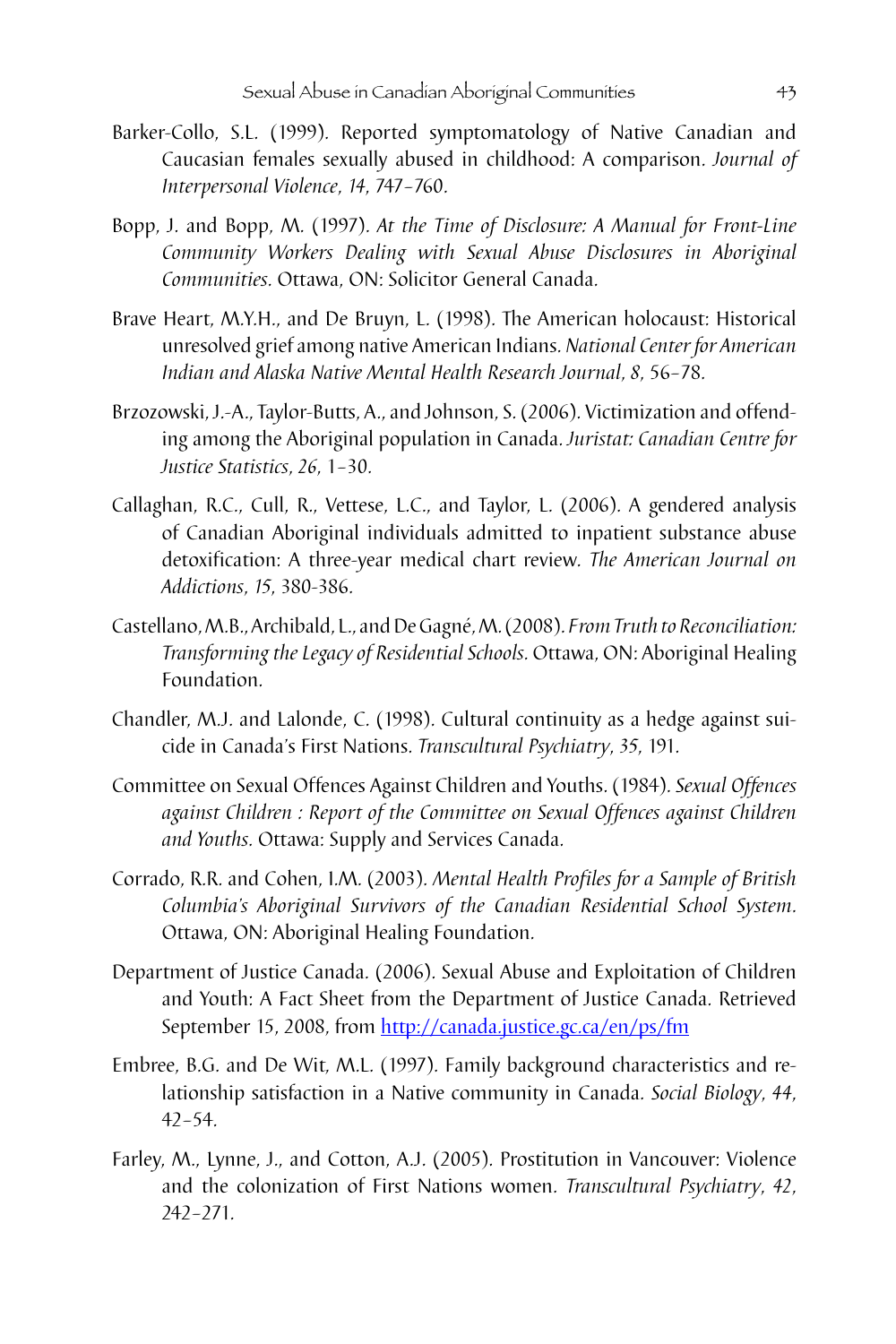- 44 © Pimatisiwin: A Journal of Aboriginal and Indigenous Community Health 7(1) 2009
- Finkelhor, D. (1994). The international epidemiology of child sexual abuse. *Child Abuse & Neglect*, *18*, 409–417.
- Finkelhor, D. and Hotaling, G.T. (1984). Sexual abuse in the national incidence study of child abuse and neglect: An appraisal. *Child Abuse & Neglect*, *8*, 23–32.
- First Nations Centre at the National Aboriginal Health Organization. (2004). *First Nations and Inuit Regional Health Surveys, 1997: A Synthesis Report of the National and Regional Reports*. Ottawa, ON: First Nations Information Governance Committee.
- Gagnon, S., Tremblay, J., Bossum, S., Fortin, I., Fortin, E., and Leclerc, L. (2007). Projet "Tshimeshkanakan": Portrait des femmes autochtones de Mashteuiatsh victimes d'agressions à caractère sexuel. *Centre d'aide et de lutte contre les agressions à caractère sexuel. Entre Elles*.
- Gonzales, J. (1999). *Native American survivors*. In California Coalition Against Sexual Assault, (ed.), *Support for Survivors: Training for Sexual Assault Counselors* (pp. 257–259). Sacramento, CA: California Coalition Against Sexual Assault.
- Green, K. (1996). *Family Violence in Aboriginal Communities: An Aboriginal Perspective*. Ottawa, ON: National Clearinghouse on Family Violence.
- Greenfeld, L.A. and Smith, S.K. (1999). *American Indians and Crime* (NCJ 173386). Washington, DC: U.S. Department of Justice, Office of Justice Programs.
- Groupe de recherche et d'interventions psychosociales en milieu autochtone (GRIPMA) (2005). *Étude sur l'abus sexuel chez les Premières Nations du Québec*. Wendake, QC: GRIPMA.
- Heath, K.V., Cornelisse, P.G., Strathdee, S.A., Palepu, A., Miller, M.L., Schechter, M. T., O'Shaughnessy, M.V., and Hogg, R.S. (1999). HIV-associated risk factors among young Canadian Aboriginal and non-Aboriginal men who have sex with men. *International Journal of STD & AIDS*, *10*, 582–587.
- Hébert, M., Tourigny, M., Cyr, M., McDuff, P., and Joly, J. (In press). Prevalence of childhood sexual abuse and timing of disclosure in a representative sample of adults from the province of Quebec. *Canadian Journal of Psychiatry*.
- Hewitt, D. and Auger, D. (1995). *Firewatch on Aboriginal Adolescent Gambling*. Edmonton, AB: Nechi Training, Research, and Health Promotions Institute.
- Hylton, J. H. (2002). *Aboriginal Sexual Offending in Canada*. Ottawa, ON: Aboriginal Healing Foundation.
- Jiwani, Y., Gorkoff, K., Berman, H., Taylor, G., Vardy-Dell, G., and Normandeau, S. (1999). *Violence Prevention and the Girl Child: Phase One Repor*t. Vancouver, BC: The Alliance of Five Research Centres on Violence.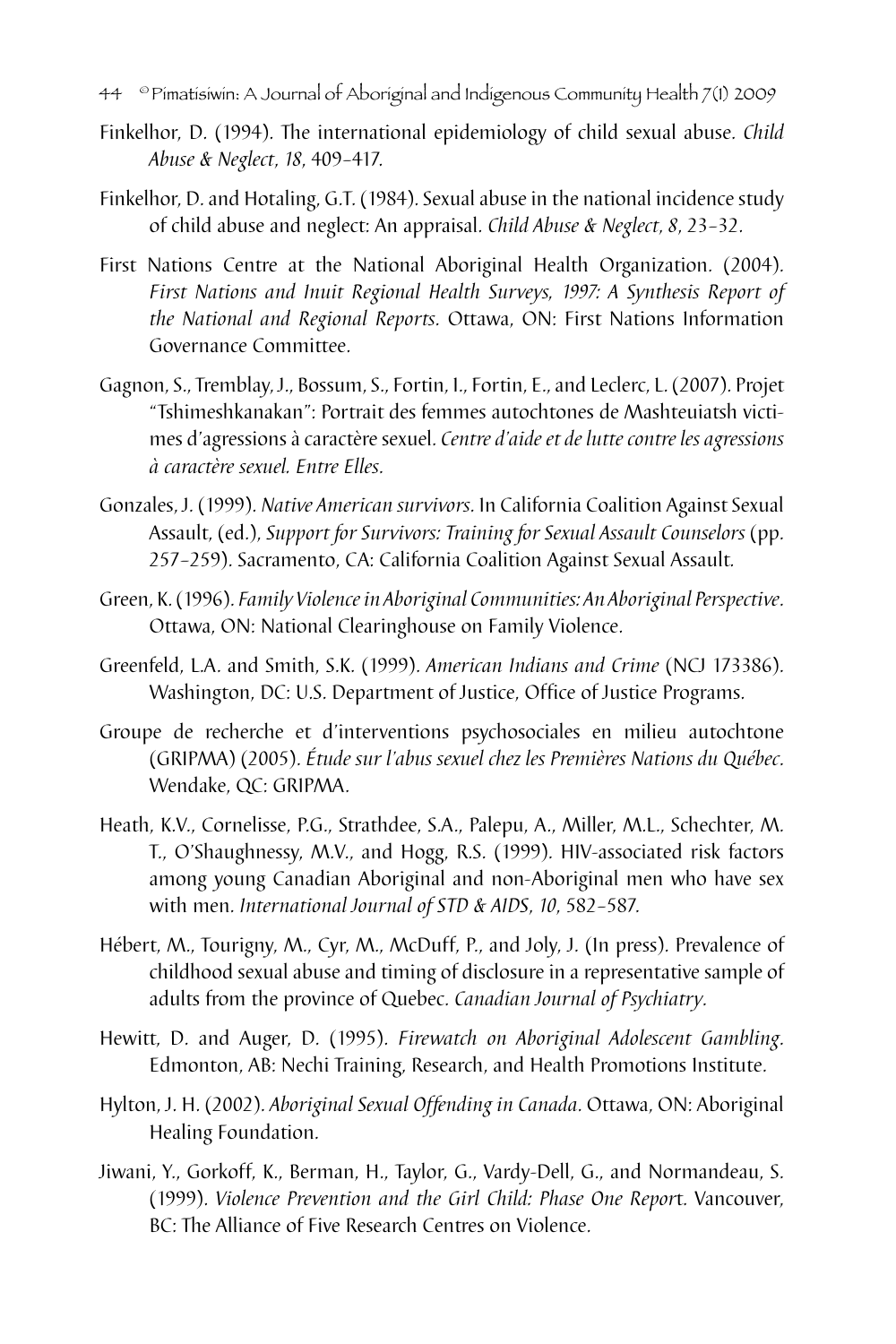- Johnson, H. (2006). *Measuring Violence Against Women: Statistical Trends 2006*. Ottawa, ON: Statistics Canada.
- Kingsley, C. and Mark, M. (2001). *Sacred Lives*. Vancouver. BC: Save the Children Canada.
- Kirmayer, L.J., Brass, G.M., and Tait, C.L. (2000). The mental health of Aboriginal peoples: Transformations of identity and community. *Canadian Journal of Psychiatry*, *45*, 607–616.
- Kowalski, M. (1996). *Police Reported First Nations Crime Statistics, 1996.* Ottawa, ON: Canadian Centre for Justice Statistics.
- Kublu, A. (1999). Stories. In J. Oosten and F. Laugrand (eds.), *Interviewing Inuit Elders* (Vol. 1: *Introduction*). Iqualuit: Nunavut Arctic College.
- Lane, P.J., Bopp, M., Bopp, J., and Norris, J. (2002). *Mapping the Healing Journey: The Final Report of a First Nation Research Project on Healing in Canadian Aboriginal Communities*. Ottawa, ON: Solicitor General Canada.
- La Prairie, C. (1995). *Seen but not Heard: Native People in the Inner City*. Ottawa, ON: Minister of Public Works and Government Services.
- LaRocque, E. (1993). Violence in Aboriginal communities. In National Round Table on Aboriginal Health and Social Issues (ed.), *The Path to Healing*. Ottawa, ON: Royal Commission on Aboriginal Peoples.
- Lavoie, F., Fraser, S., Boucher, O., and Muckle, G. (2007). *Prevalence and Nature of Sexual Violence in Nunavik*. Québec, QC: Institut National de Santé Publique du Québec.
- LeClair, M. and Associates. (1996). *Profile of Aboriginal Sex Offenders*. Ottawa, ON: Correctional Service Canada.
- Levan, M.B. (1989). Report on child sexual abuse needs assessment. Paper presented at the Communities' Voice on Child Sexual Abuse. Yellowknife, NWT.
- Leventhal, J.J. (2001). A decline in the substantiated cases of child sexual abuse in the United States: Good news or false hope? *Child Abuse & Neglect*, *25*, 1137–1138.
- London, K., Bruck, M., Ceci, S.J., and Shuman, D.W. (2005). Disclosure of child sexual abuse: What does the research tell us about the ways that children tell? *Psychology, Public Policy and Law*, *11*, 194–226.
- MacMillan, H.L., Fleming, J.E., Trocmé, N., Boyle, M.H., Wong, M., Racine, Y.A., Beardslee, W.R., and Offord, D.R. (1997). Prevalence of child physical and sex-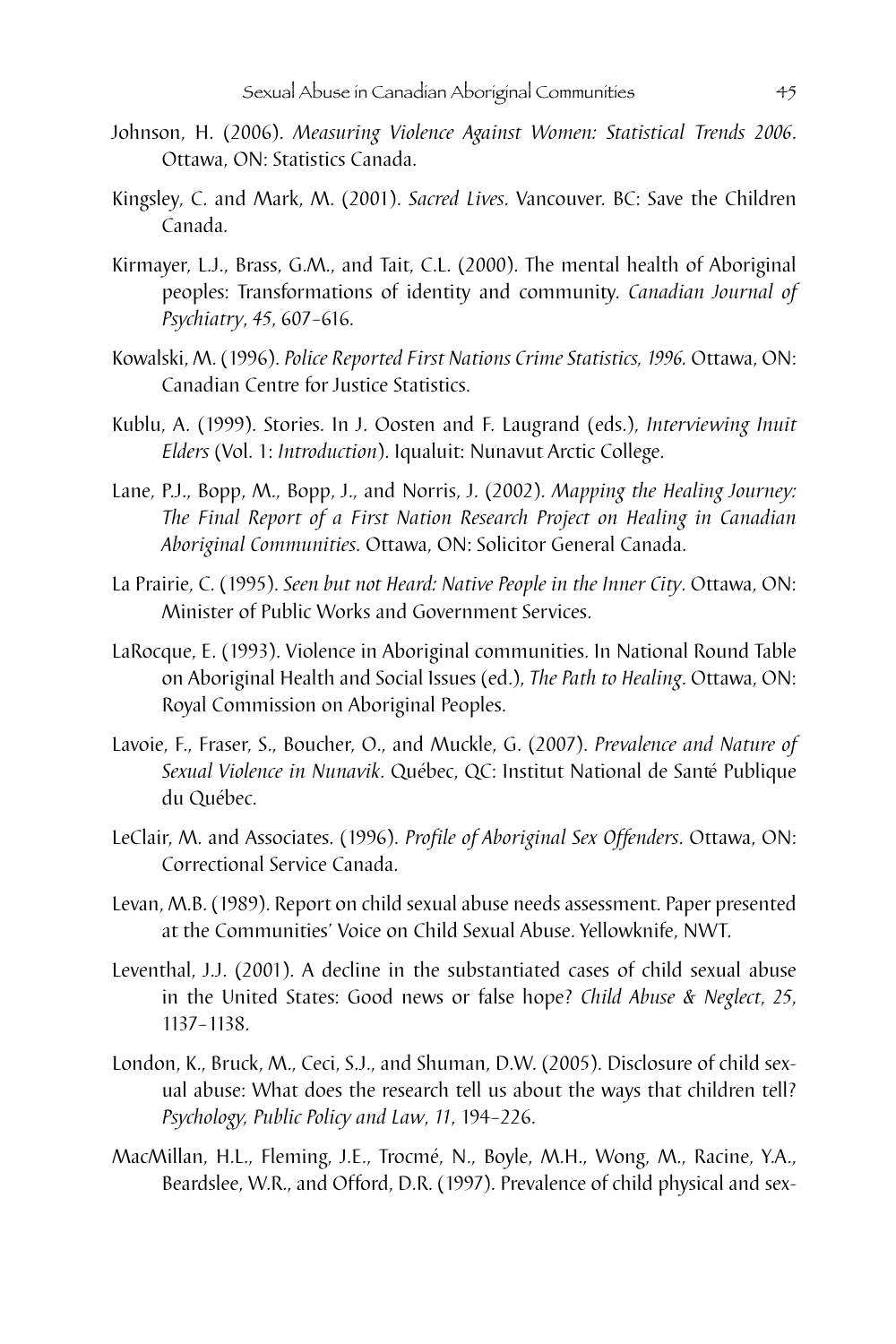46 © Pimatisiwin: A Journal of Aboriginal and Indigenous Community Health 7(1) 2009

ual abuse in the community: Results from the Ontario health supplement. *Journal of the American Medical Association*, *278*, 131–135.

- McEvoy, M. and Daniluk, J. (1995). Wounds to the soul: The experiences of Aboriginal women survivors of sexual abuse. *Canadian Psychology*, *36*, 221– 235.
- McIvor, S.D., and Nahanee, T.A. (1998). Aboriginal women: Invisible victims of violence. In K. Bonnycastler and G.S. Rigakos (eds.), *Unsettling Truths: Battered Women, Policy, Politics, and Contemporary Research in Canada* (pp. 63–70). Vancouver, BC: Collective Press.
- Métis National Council. (1992). *Family Violence Study Design*. Ottawa, ON: Métis National Council.
- Minde, R. and Minde, K. (1995). Socio-cultural determinants of psychiatric symptomatology in James Bay Cree children and adolescents. *Canadian Journal of Psychiatry*, *40*, 304–312.
- Morin, A.J.S. and Joncas, J. (2004). L'intervention thérapeutique auprès d'enfants amérindiens victimes d'agression sexuelle. *Canadian Psychology*, *45*, 42–58.
- Ontario Native Women's Association. (1989). *Breaking Free: A Proposal for Change to Aboriginal Family Violence*. Thunder Bay, ON: Ontario Native Women's Association.
- Pintarics and Sveinunggaard (2005). Meenoostahtan Minisiwin: First Nations family justice "Pathways to peace." *The First Peoples Child & Family Review, 2*, 67–88*.*
- Putnam, F.W. (2003). Ten-year research update review: Child sexual abuse. *Journal of the American Academy of Child and Adolescent Psychiatry*, *42*, 269–278.
- Quinn, A. (2007). Reflections on intergenerational trauma: Healing as a critical intervention. *First Peoples Child & Family Review*, *3*, 72–82.
- RHS National Team (ed.). (2007). *First Nations Regional Longitudinal Health Survey (RHS) 2002/03: Results for Adults, Youth and Children living in First Nations Communities*. Ottawa, ON: First Nations Information Governance Committee.
- Robin, R.W., Chester, B., Rasmussen, J.K, Jaranson, J.M., and Goldman, D. (1997). Factors influencing utilization of mental health and substance abuse services by American Indian men and women. *Psychiatric Services*, *48*, 826–832.
- Rojas, E.Y., and Gretton, H.M. (2007). Background, offence characteristics, and criminal outcomes of Aboriginal youth who sexually offend: A closer look at Aboriginal youth intervention needs. *Sex Abuse, 19*, 257–283.